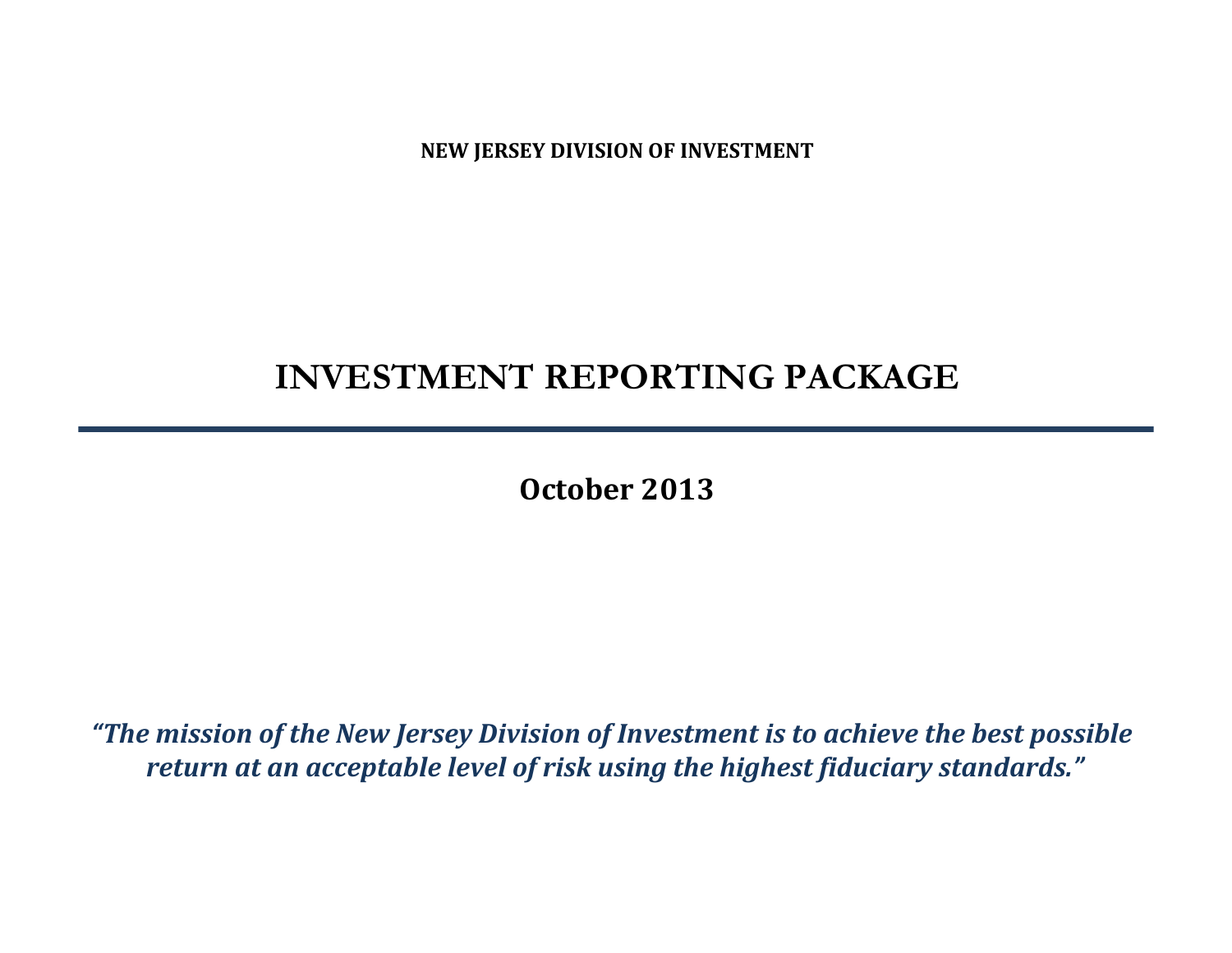# **New Jersey Division of Investment Actual Allocation vs FY 2014 Investment Plan Target<sup>1</sup> 10/31/13**

|                                          | <b>Actual</b>       |                 |          |                              |
|------------------------------------------|---------------------|-----------------|----------|------------------------------|
|                                          | <b>Allocation %</b> | <b>Target %</b> |          | Difference% Allocation\$ (2) |
| Absolute Return/Risk Mitigation          | 2.85%               | 3.50%           | $-0.65%$ | 2,185.32                     |
| <b>Risk Mitigation</b>                   | 2.85%               | 3.50%           | $-0.65%$ | 2,185.32                     |
| Cash Equivalents <sup>(3)</sup>          | 3.38%               | 1.00%           | 2.38%    | 2,593.58                     |
| <b>TIPS</b>                              | 2.21%               | 2.50%           | $-0.29%$ | 1,692.14                     |
| <b>US Treasuries</b>                     | 0.99%               | 1.00%           | $-0.01%$ | 762.57                       |
| <b>Total Liquidity</b>                   | 6.58%               | 4.50%           | 2.08%    | 5,048.29                     |
| <b>Investment Grade Credit</b>           | 12.19%              | 12.10%          | 0.09%    | 9,348.00                     |
| High Yield Fixed Income                  | 5.18%               | 5.50%           | $-0.32%$ | 3,972.02                     |
| Credit Oriented Hedge Funds              | 2.89%               | 3.50%           | $-0.61%$ | 2,217.36                     |
| Debt Related Private Equity              | 1.12%               | 2.00%           | $-0.88%$ | 859.24                       |
| <b>Real Estate-Debt</b>                  | 1.09%               | 2.00%           | $-0.91%$ | 837.15                       |
| Police and Fire Mortgage Program         | 1.08%               | 1.20%           | $-0.12%$ | 826.94                       |
| <b>Total Income</b>                      | 23.56%              | 26.30%          | $-2.74%$ | 18,060.71                    |
| <b>Commodities and Other Real Assets</b> | 2.41%               | 2.50%           | $-0.09%$ | 1,850.67                     |
| <b>Real Estate</b>                       | 3.52%               | 3.50%           | 0.02%    | 2,698.84                     |
| <b>Total Real Return</b>                 | 5.93%               | 6.00%           | $-0.07%$ | 4,549.51                     |
| <b>US Equity</b>                         | 28.26%              | 26.50%          | 1.76%    | 21,671.34                    |
| Non-US Developed Markets Equity          | 13.77%              | 12.70%          | 1.07%    | 10,560.06                    |
| <b>Emerging Markets Equity</b>           | 7.65%               | 8.00%           | $-0.35%$ | 5,868.37                     |
| <b>Equity Oriented Hedge Funds</b>       | 3.91%               | 4.00%           | $-0.09%$ | 3,000.57                     |
| <b>Buyouts/Venture Capital</b>           | 6.74%               | 8.50%           | $-1.76%$ | 5,169.02                     |
| <b>Total Global Growth</b>               | 60.35%              | 59.70%          | 0.65%    | 46,269.36                    |
| <b>Other Cash and Receivables</b>        | 0.73%               | 0.00%           | 0.73%    | 560.44                       |
| <b>Total Pension Fund</b>                | 100.00%             | 100.00%         | 0.00%    | 76,673.63                    |

 **1 Figures are unaudited and are subject to change.**

 **2 Reflects the most recent market values available.**

 **3 The cash aggregate comprises the four common fund cash accounts, in addition to the seven plan cash accounts.**

 **Totals may not equal sum of components due to rounding**

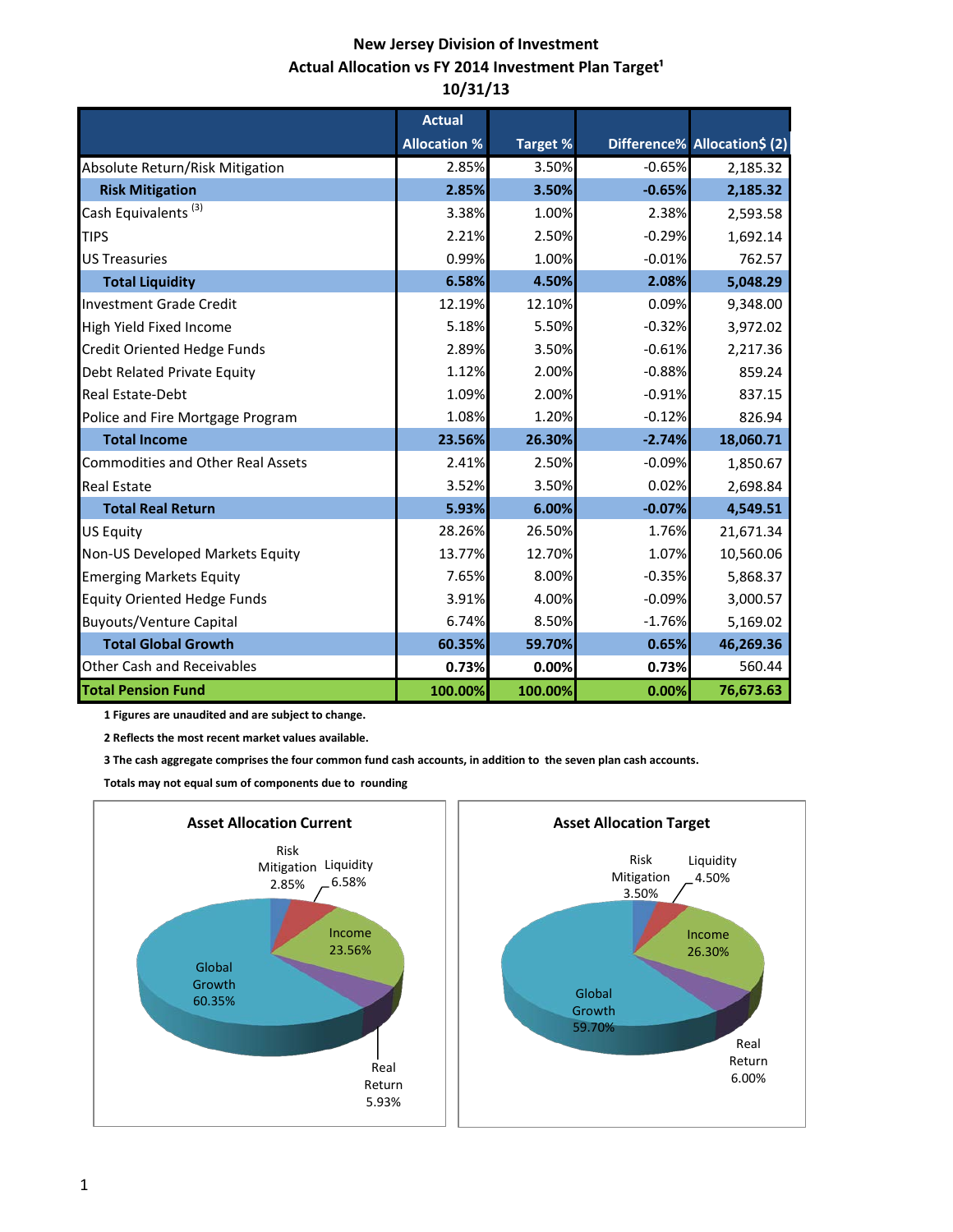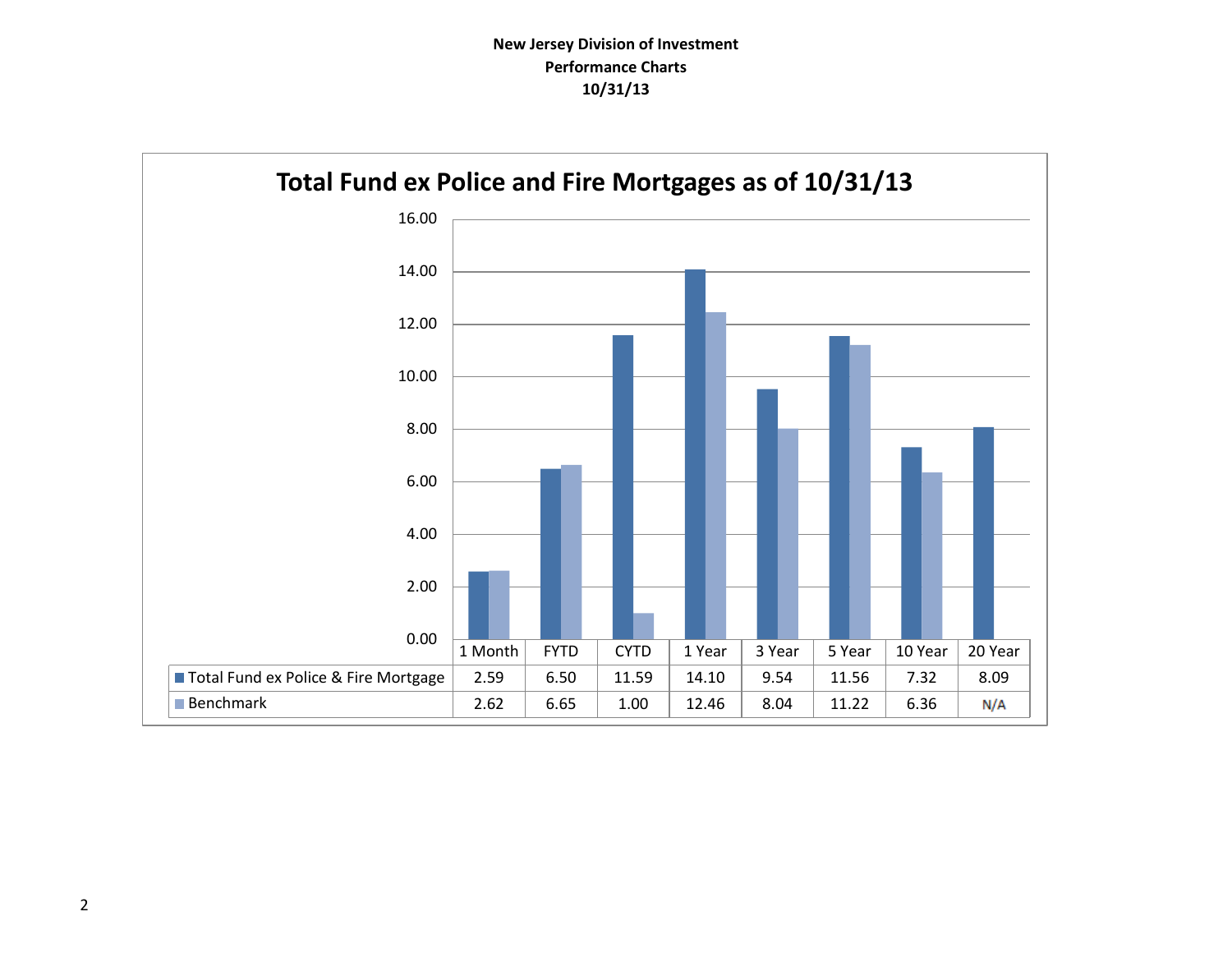## **New Jersey Division of Investment Performance Charts 10/31/13**



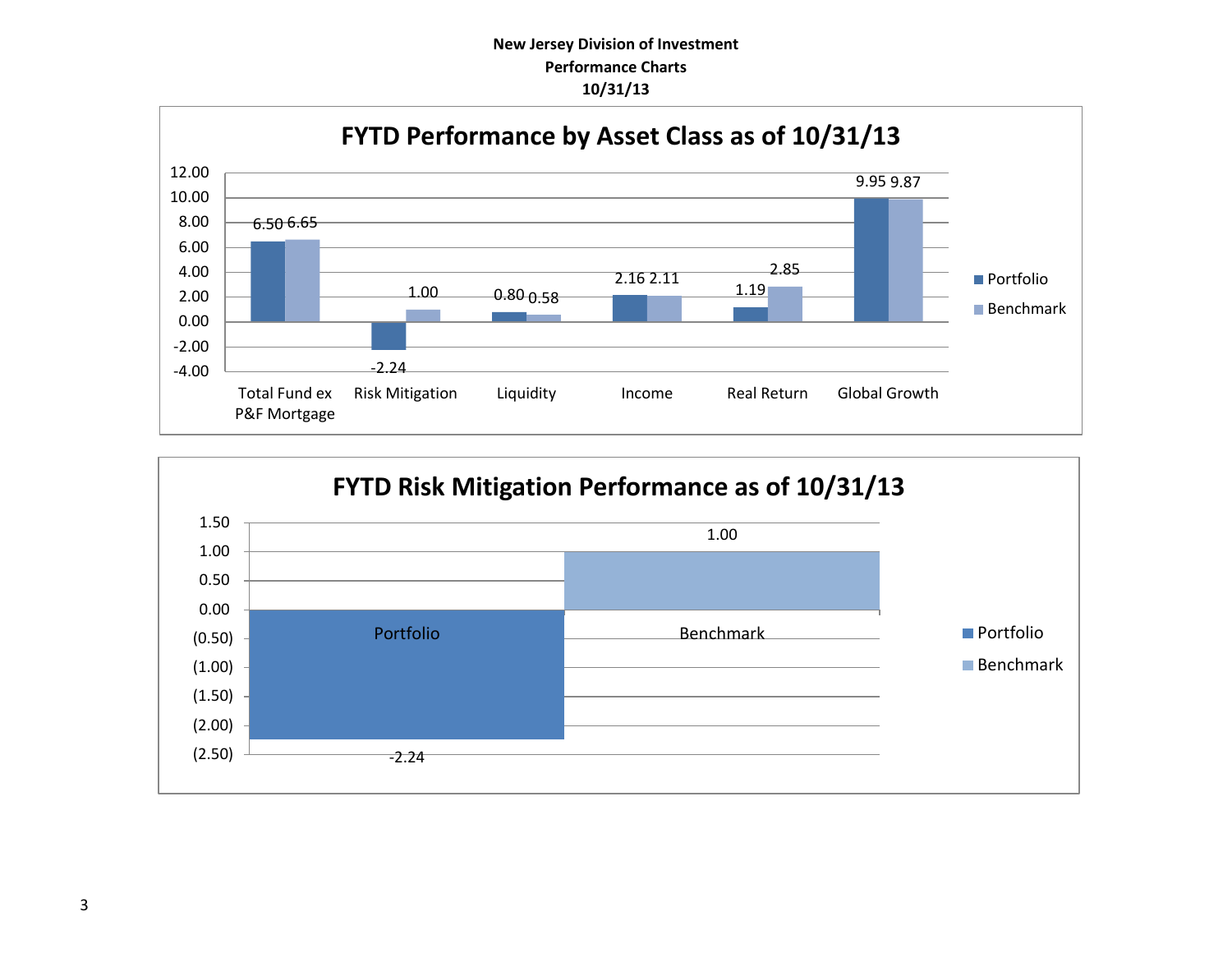## **New Jersey Division of Investment Performance Charts 10/31/13**





\*Reported on a 1 month lag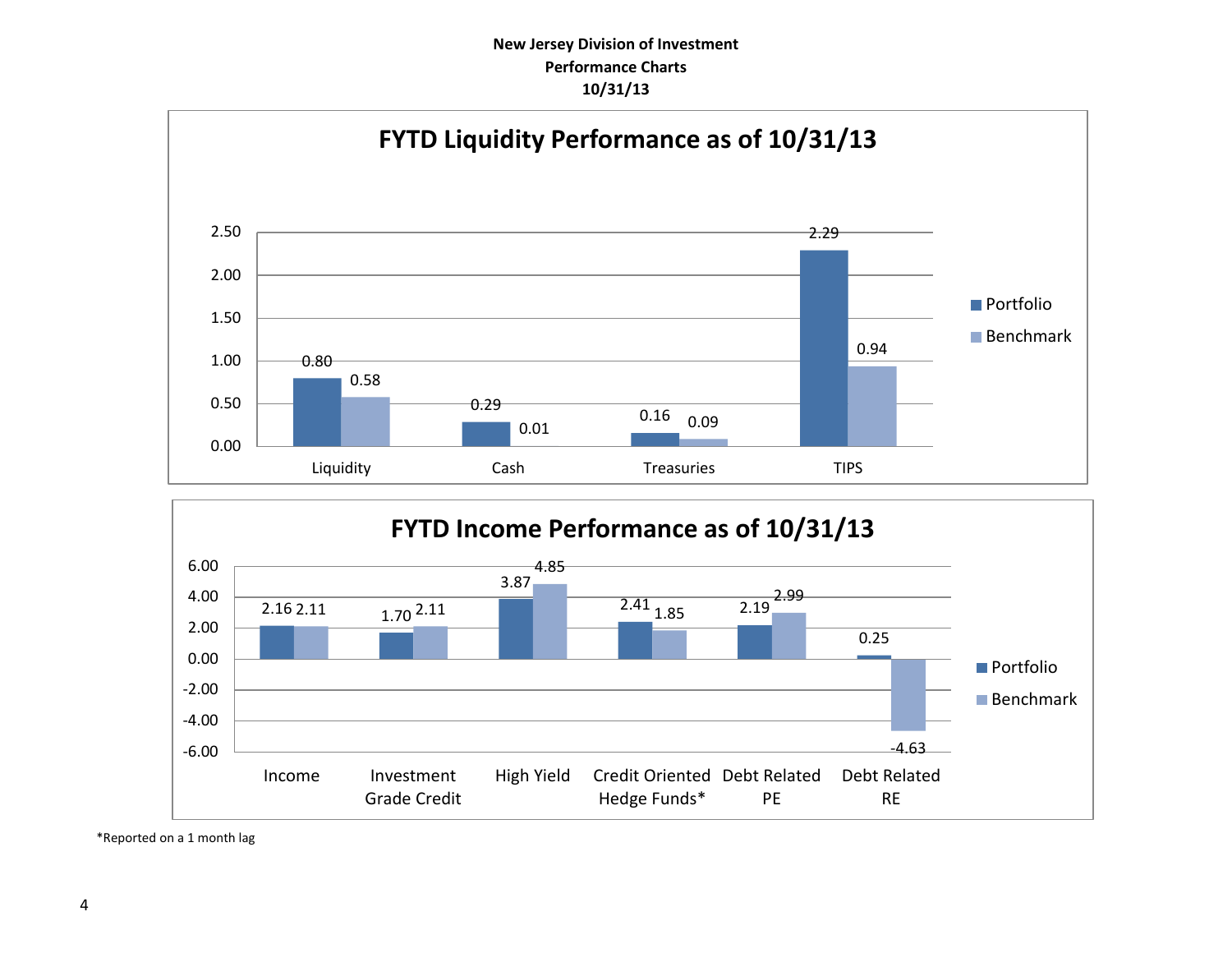# **New Jersey Division of Investment Performance Charts 10/31/13**





\*Reported on a 1 month lag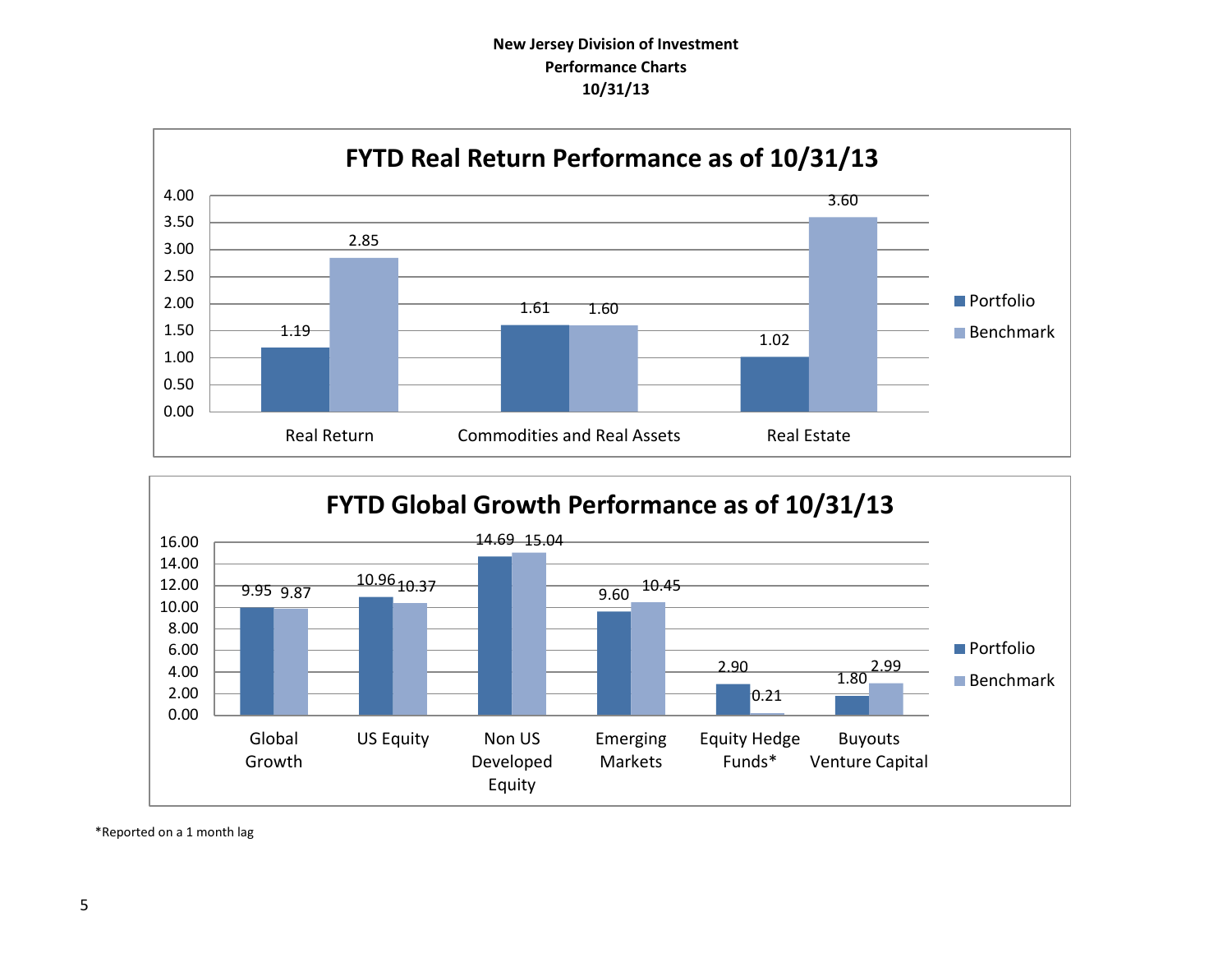#### **New Jersey Division of Investment Pension Fund Performance<sup>1</sup> Versus Benchmark 10/31/13**

|                                                                                     | 1 month | <b>FYTD</b> | <b>CYTD</b> | 1 Year  | 3 Years | 5 Years | 10 Years |
|-------------------------------------------------------------------------------------|---------|-------------|-------------|---------|---------|---------|----------|
| Common Fund A (Domestic Equity) with Cash, Hedges, Miscellaneous                    | 4.55    | 10.65       | 25.74       | 28.15   | 16.77   | 16.61   | 8.75     |
| <b>S&amp;P 1500 Composite</b>                                                       | 4.49    | 10.37       | 25.79       | 28.10   | 16.79   | 15.64   | 7.82     |
| Equity Only (Ex Cash)                                                               | 4.69    | 10.96       | 26.28       | 28.88   | 17.14   | 17.05   | 8.89     |
| <b>Equity Only-Diversified Fund</b>                                                 | 4.34    | 9.96        | 25.09       | 27.38   | 16.62   |         |          |
| <b>Equity Only-Concentrated Fund</b>                                                | 5.15    | 12.38       | 28.19       | 31.40   | 18.17   |         |          |
| Common Fund B (Domestic Fixed Income) with Cash, Hedges, Miscellaneous <sup>2</sup> | 1.19    | 1.96        | (0.74)      | (0.46)  | 6.67    | 12.19   | 6.96     |
| <b>Common B Blended Benchmark</b>                                                   | 1.46    | 2.58        | (1.70)      | (1.40)  | 6.33    | 11.23   | 6.83     |
| <b>Investment Grade</b>                                                             | 1.07    | 1.69        | (3.27)      | (3.57)  | 5.80    | 11.31   | 6.54     |
| Investment Grade Blended Benchmark                                                  | 1.10    | 1.80        | (4.36)      | (4.73)  | 7.44    | 11.93   | 7.17     |
| High Yield                                                                          | 2.03    | 3.89        | 9.64        | 13.54   | 11.81   | 20.65   |          |
| <b>Barclays High Yield Index</b>                                                    | 2.51    | 4.84        | 6.33        | 8.87    | 9.16    | 18.12   |          |
| Common Fund D (International Equity) with Cash, Hedges, Miscellaneous               | 3.63    | 12.62       | 11.48       | 18.02   | 3.95    | 9.01    | 7.03     |
| <b>MSCI All World Country Index (ex US)</b>                                         | 3.67    | 14.13       | 14.08       | 20.29   | 6.04    | 12.48   | 8.48     |
| <b>Custom International Equity Markets Index</b>                                    | 3.96    | 13.26       | 12.06       | 18.39   |         |         |          |
| Developed Markets Equity                                                            | 3.36    | 14.68       | 19.31       | 25.68   |         |         |          |
| Custom International Equity Developed Markets Index                                 | 3.41    | 15.04       | 19.02       | 25.18   |         |         |          |
| <b>Emerging Markets Equity</b>                                                      | 4.33    | 9.60        | (1.32)      | 5.90    |         |         |          |
| Custom International Equity Emerging Markets Index                                  | 4.83    | 10.45       | 0.46        | 7.02    |         |         |          |
| Common Fund E (Alternative Investments) with Cash, Hedges, Miscellaneous            | 0.83    | 1.48        | 9.31        | 11.22   | 9.49    | 5.29    |          |
| Hedge Funds <sup>1</sup>                                                            | 1.17    | 1.75        | 10.12       | 11.60   | 6.06    | 7.24    |          |
| HFRI Fund of Funds Composite (one month lag)                                        | 1.35    | 0.21        | 6.30        | 6.44    | 2.45    | 1.92    |          |
| Private Equity <sup>1</sup>                                                         | 0.94    | 1.75        | 12.53       | 16.23   | 13.99   | 8.39    |          |
| Cambridge Associates (Data only available quarterly) <sup>2</sup>                   | 0.00    | 2.99        | 11.35       | 16.28   | 15.62   | 7.86    |          |
| Real Estate <sup>1</sup>                                                            | (0.03)  | 0.61        | 11.65       | 13.31   | 12.97   | (2.39)  |          |
| Real Estate Index (Data only available quarterly) <sup>2</sup>                      | 0.00    | 3.60        | 9.31        | 12.09   | 13.04   | 3.55    |          |
| Real Assets/Commodities <sup>1</sup>                                                | 1.01    | 1.70        | (4.17)      | (4.85)  | 0.40    | 1.13    |          |
| <b>DJUBS TR Index</b>                                                               | (1.48)  | 0.63        | (9.91)      | (12.21) | (5.19)  | (0.94)  |          |
| <b>Police &amp; Fire Mortgage Program</b>                                           | 0.14    | 0.24        | (0.49)      | 0.27    | 3.14    |         |          |
| Plan Cash <sup>3</sup>                                                              | 0.01    | 0.04        | 0.11        | 0.16    | 0.20    | 0.39    | 1.82     |
| <b>US Treasury Bills (3 month)</b>                                                  | 0.00    | 0.01        | 0.05        | 0.06    | 0.07    | 0.12    | 1.60     |
| <b>Total Pension Fund</b>                                                           | 2.57    | 6.43        | 11.44       | 13.92   | 9.44    |         |          |
| <b>Total Pension Fund ex Police and Fire Mortgages</b>                              | 2.59    | 6.50        | 11.59       | 14.10   | 9.54    | 11.56   | 7.32     |
| <b>Total Fund Benchmark</b>                                                         | 2.62    | 6.65        | 10.00       | 12.46   | 8.04    | 11.22   | 6.36     |

**1 Performance based on most recent values available**

**2 Cambridge Associates & NCREIF (NPI) Benchmarks are only reported on an quarterly basis, non quarter-end months are reported as 0%**

**3 The cash aggregate comprises the seven plan cash accounts**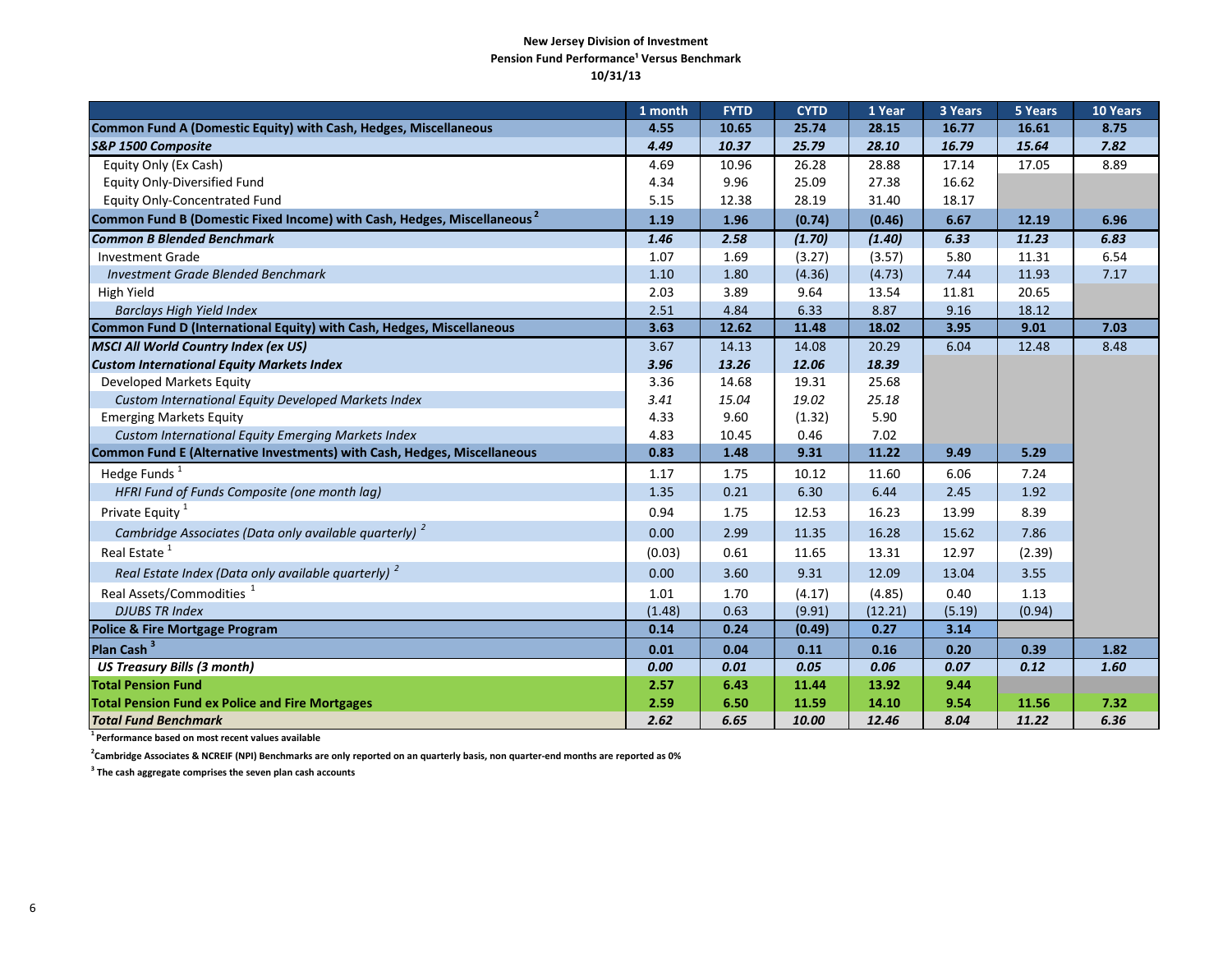# **New Jersey Division of Investment Domestic Equity (Common Pension A) 10/31/13**

## **Top Holdings**

| % of             |
|------------------|
| <b>Portfolio</b> |
| 3.20             |
| 2.28             |
| 1.80             |
| 1.76             |
| 1.58             |
| 1.39             |
| 1.32             |
| 1.30             |
| 1.28             |
| 1.20             |
|                  |

# **Portfolio Sector Weightings**

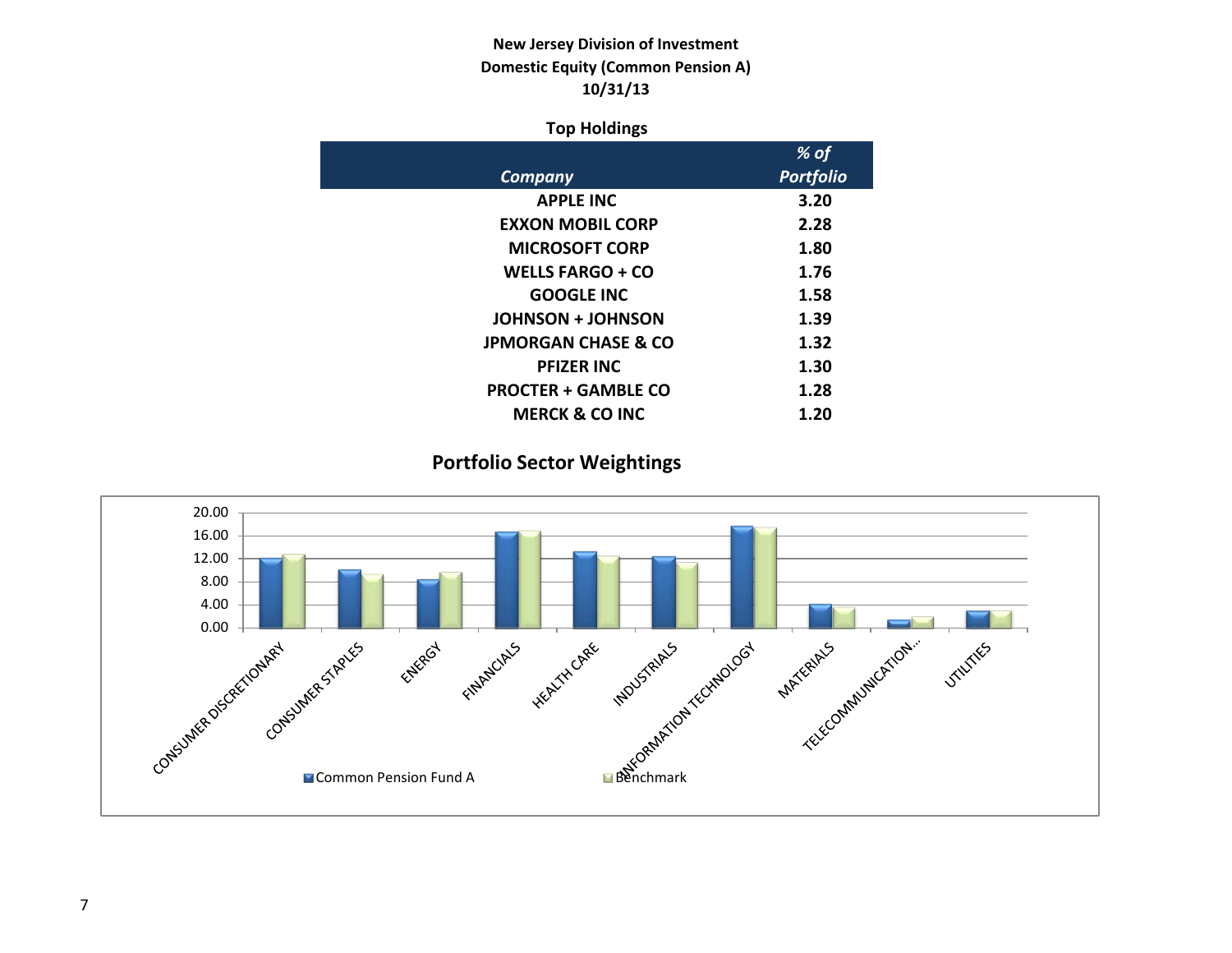## **New Jersey Division of Investment Investment Grade Portfolio (Common Pension B) 10/31/13**

|                               | <b>Portfolio</b> | Benchmark <sup>(1)</sup> Difference |         |              | <b>Issuer Name</b> <sup>(2)</sup> | <b>Market Valu</b> |
|-------------------------------|------------------|-------------------------------------|---------|--------------|-----------------------------------|--------------------|
| S & P's Quality Rating        | A+l              | A+                                  | N/A     | lTII         | US Tips                           | 12.87%             |
| Coupon (%)                    | 4.53             | 5.55                                | $-1.02$ |              | <b>UST Nominal</b>                | 5.71%              |
| Current Yield                 | 4.28             | 4.88                                | $-0.60$ | <b>IMP</b>   | <b>Prov Manitoba</b>              | 2.36%              |
| Duration                      | 7.18             | $*6.74$                             | 0.44    | <b>AID</b>   | Aid to Israel                     | 2.29%              |
| <b>Option Adjusted Spread</b> | 177.51           | 123.72                              | 53.79   |              | AT&T                              | 2.00%              |
| Convexity                     | 0.32             | 1.30                                | $-0.98$ | <b>ONT</b>   | <b>Prov Ontario</b>               | 1.91%              |
| Maturity (yrs)                | 9.47             | $*8.74$                             | 0.73    | <b>BRCOL</b> | <b>Prov Brit Colombia</b>         | 1.89%              |

 $*$ This is an approximate benchmark

| <b>Maturities</b> | <b>Portfolio</b> | Benchmark <sup>(1)</sup> |
|-------------------|------------------|--------------------------|
| $0-5$ yr          | 25.35            | 0.32                     |
| $5-10$ yr         | 45.09            | 1.14                     |
| $10-15$ yr        | 6.56             | 10.31                    |
| 15-20yr           | 13.88            | 14.37                    |
| $20-25$ yr        | 5.67             | 22.84                    |
| 25-30yr           | 1.25             | 48.51                    |
| $>30$ yr          | 0.96             | 2.52                     |
| Unclassified      | 1.24             | 0.00                     |

(1) Barclay's Gov/Credit Long

(2) Includes all affiliated entities

(3) Excluding US Treasuries and Tips

|                          | <b>Portfolio</b> | Benchmark <sup>(1)</sup> Difference |         |              | <b>Issuer Name<sup>(2)</sup></b> | Market Value [%] |
|--------------------------|------------------|-------------------------------------|---------|--------------|----------------------------------|------------------|
| <b>Quality Rating</b>    | $A+$             | $A+$                                | N/A     | TII          | US Tips                          | 12.87%           |
| າ (%)                    | 4.53             | 5.55                                | $-1.02$ |              | <b>UST Nominal</b>               | 5.71%            |
| t Yield                  | 4.28             | 4.88                                | $-0.60$ | IMP.         | Prov Manitoba                    | 2.36%            |
| m                        | 7.18             | $*6.74$                             | 0.44    | <b>AID</b>   | Aid to Israel                    | 2.29%            |
| <b>Adjusted Spread</b>   | 177.51           | 123.72                              | 53.79   |              | AT&T                             | 2.00%            |
| ity                      | 0.32             | 1.30                                | $-0.98$ | <b>ONT</b>   | <b>Prov Ontario</b>              | 1.91%            |
| ty (yrs)                 | 9.47             | $*8.74$                             | 0.73    | <b>BRCOL</b> | <b>Prov Brit Colombia</b>        | 1.89%            |
| an approximate benchmark |                  |                                     |         | <b>DUK</b>   | Duke Energy                      | 1.66%            |
|                          |                  |                                     |         | <b>COP</b>   | <b>Conoco Phillips</b>           | 1.60%            |
| <b>Maturities</b>        | <b>Portfolio</b> | Benchmark <sup>(1)</sup>            |         | <b>NS</b>    | <b>Prov Nova Scotia</b>          | 1.49%            |

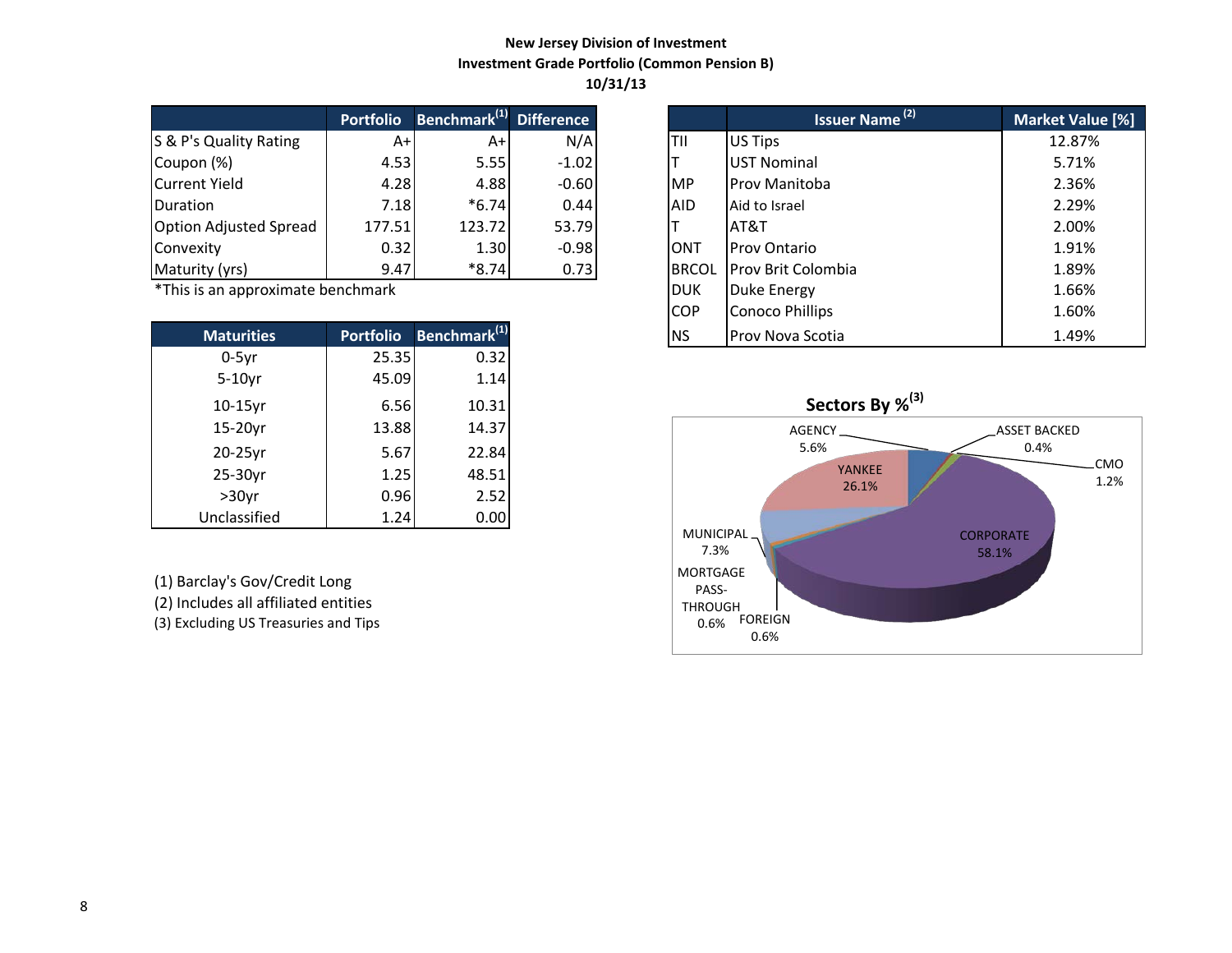# **New Jersey Division of Investment International Equity (Common Pension D) 10/31/13**

## **Top Holdings**

|                                       | $%$ of           |
|---------------------------------------|------------------|
| Company                               | <b>Portfolio</b> |
| <b>ISHARES MSCI EMERGING MARKETS</b>  | 9.21             |
| <b>VANGUARD FTSE EMERGING MARKETS</b> | 4.63             |
| ROCHE HOLDING AG GENUSSCHEIN          | 1.13             |
| <b>NESTLE SA REG</b>                  | 1.00             |
| <b>ISHARES MSCI EAFE ETF</b>          | 0.89             |
| <b>HSBC HOLDINGS</b>                  | 0.86             |
| <b>TOYOTA MOTOR CORP</b>              | 0.82             |
| <b>SAMSUNG ELECTRONICS</b>            | 0.82             |
| ISHARES CORE MSCI EMERGING MAR        | 0.82             |
| LOREAL PRIME DE FIDELITE              | 0.79             |

**Portfolio Sector Weightings**

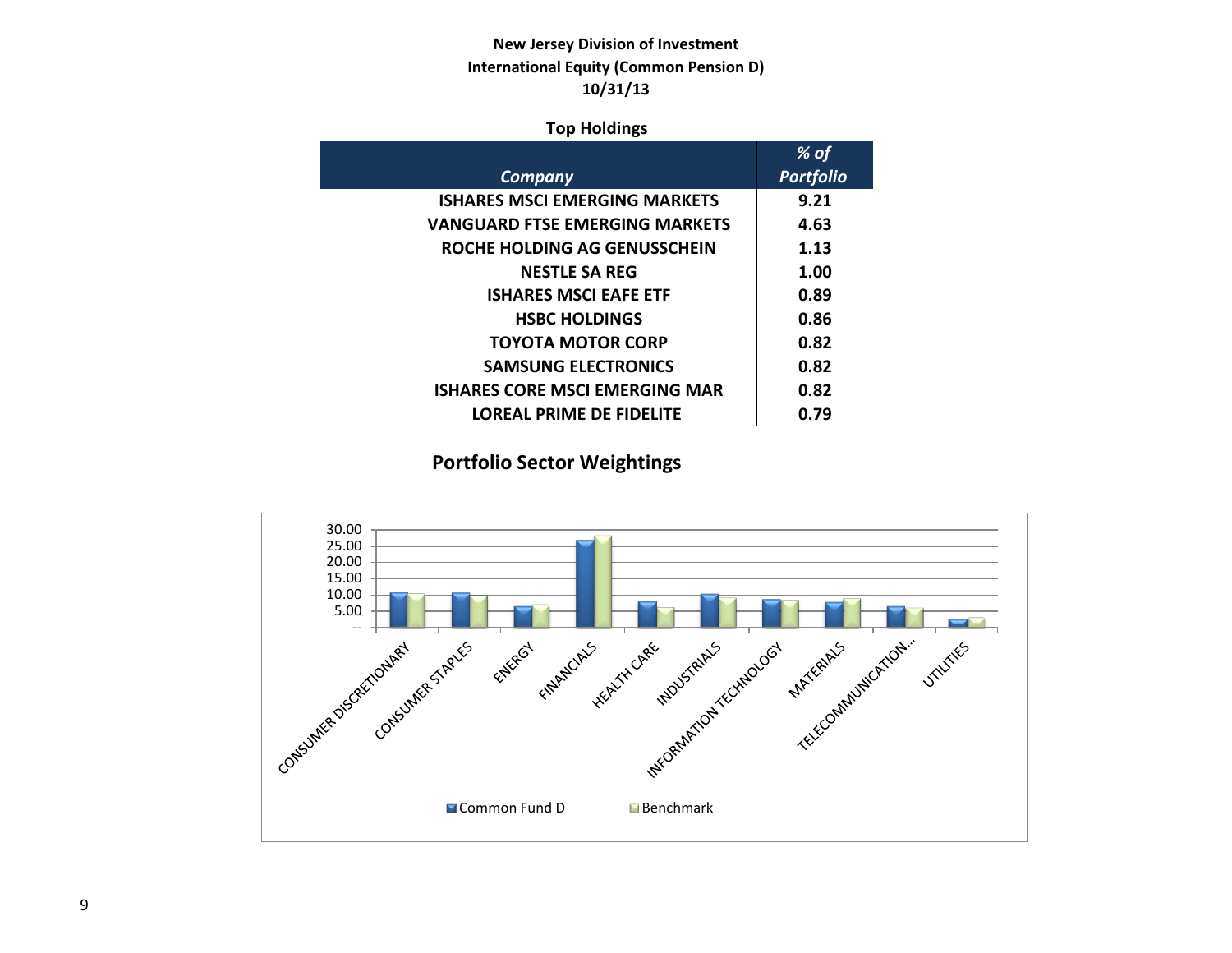#### **New Jersey Division of Investment International Equity (Common Pension D) Exposure by Country 10/31/13**

|                           |         |          | <b>Custom</b>        |              | <b>Net Foreign</b> |                                |                        |      | <b>Custom</b>        |       | <b>Net Foreign</b> |
|---------------------------|---------|----------|----------------------|--------------|--------------------|--------------------------------|------------------------|------|----------------------|-------|--------------------|
|                           |         |          | <b>International</b> |              | <b>Currency</b>    |                                |                        |      | <b>International</b> |       | <b>Currency</b>    |
|                           | Equity  | % Equity | <b>Index</b>         | <b>Hedge</b> | <b>Exposure</b>    |                                | <b>Equity % Equity</b> |      | <b>Index</b>         | Hedge | <b>Exposure</b>    |
| <b>Developed Markets:</b> |         |          |                      |              |                    | <b>Emerging Markets:</b>       |                        |      |                      |       |                    |
| Developed - Euro          |         |          |                      |              |                    | EM - Global                    | 8.8                    | 0.1% | 0.0%                 |       | 8.8                |
| Austria                   | 28.2    | 0.2%     | 0.2%                 |              | 28.2               | EM - Europe/Middle East/Africa |                        |      |                      |       |                    |
| Belgium                   | 115.7   | 0.7%     | 0.7%                 |              | 115.7              | Cyprus                         | 0.0                    | 0.0% | 0.0%                 |       | 0.0                |
| Finland                   | 78.0    | 0.5%     | 0.5%                 |              | 78.0               | Czech Republic                 | 33.7                   | 0.2% | 0.1%                 |       | 33.7               |
| France                    | 975.7   | 6.0%     | 4.8%                 |              | 975.7              | Egypt                          | 23.9                   | 0.1% | 0.1%                 |       | 23.9               |
| Germany                   | 889.2   | 5.5%     | 5.2%                 |              | 889.2              | Hungary                        | 43.4                   | 0.3% | 0.1%                 |       | 43.4               |
| Greece                    | 0.1     | 0.0%     | 0.0%                 |              | 0.1                | Morocco                        | 0.4                    | 0.0% | 0.0%                 |       | 0.4                |
| Ireland                   | 28.8    | 0.2%     | 0.2%                 |              | 28.8               | Poland                         | 116.9                  | 0.7% | 0.7%                 |       | 116.9              |
| Italy                     | 180.4   | 1.1%     | 1.1%                 |              | 180.4              | Russia                         | 449.3                  | 2.8% | 1.9%                 |       | 449.3              |
| Netherlands               | 255.7   | 1.6%     | 1.5%                 |              | 255.7              | South Africa                   | 423.4                  | 2.6% | 2.7%                 |       | 423.4              |
| Portugal                  | 34.8    | 0.2%     | 0.1%                 |              | 34.8               | Turkey                         | 149.1                  | 0.9% | 0.7%                 |       | 149.1              |
| Spain                     | 310.0   | 1.9%     | 1.9%                 |              | 310.0              | <b>United Arab Emirates</b>    | 4.1                    | 0.0% | 0.0%                 |       | 4.1                |
| Euro Currency             |         |          |                      | $-201.1$     | $-201.1$           | EM - Latam                     |                        |      |                      |       |                    |
| Developed - Non-Euro      |         |          |                      |              |                    | Argentina                      | 12.3                   | 0.1% | 0.0%                 |       | 12.3               |
| Australia                 | 775.2   | 4.8%     | 4.7%                 |              | 775.2              | <b>Brazil</b>                  | 681.1                  | 4.2% | 4.7%                 |       | 681.1              |
| Canada                    | 974.3   | 6.0%     | 5.8%                 |              | 974.3              | Chile                          | 45.5                   | 0.3% | 0.7%                 |       | 45.5               |
| Denmark                   | 126.0   | 0.8%     | 0.6%                 |              | 126.0              | Colombia                       | 28.9                   | 0.2% | 0.5%                 |       | 28.9               |
| Hong Kong                 | 273.9   | 1.7%     | 1.6%                 |              | 273.9              | Mexico                         | 268.6                  | 1.7% | 2.1%                 |       | 268.6              |
| Israel                    | 40.7    | 0.3%     | 0.3%                 |              | 40.7               | Panama                         | 0.0                    | 0.0% | 0.0%                 |       | 0.0                |
| Japan                     | 1,979.6 | 12.2%    | 11.9%                | $-296.6$     | 1,683.0            | Peru                           | 33.4                   | 0.2% | 0.2%                 |       | 33.4               |
| New Zealand               | 0.3     | 0.0%     | 0.1%                 |              | 0.3                | EM - Asia ex Japan             |                        |      |                      |       |                    |
| Norway                    | 82.0    | 0.5%     | 0.4%                 |              | 82.0               | China                          | 1,029.8                | 6.3% | 7.6%                 |       | 1,029.8            |
| Singapore                 | 151.9   | 0.9%     | 0.9%                 |              | 151.9              | India                          | 313.4                  | 1.9% | 2.4%                 |       | 313.4              |
| Sweden                    | 289.7   | 1.8%     | 1.7%                 |              | 289.7              | Indonesia                      | 183.6                  | 1.1% | 1.0%                 |       | 183.6              |
| Switzerland               | 975.5   | 6.0%     | 5.2%                 |              | 975.5              | Korea                          | 906.2                  | 5.6% | 6.3%                 |       | 906.2              |
| United Kingdom            | 1,953.4 | 12.0%    | 11.6%                |              | 1,953.4            | Malaysia                       | 177.1                  | 1.1% | 1.5%                 |       | 177.1              |
|                           |         |          |                      |              |                    | Mongolia                       | 0.0                    | 0.0% | 0.0%                 |       | 0.0                |
|                           |         |          |                      |              |                    | Pakistan                       | 10.9                   | 0.1% | 0.0%                 |       | 10.9               |
|                           |         |          |                      |              |                    | Philippines                    | 111.4                  | 0.7% | 0.4%                 |       | 111.4              |
|                           |         |          |                      |              |                    | Taiwan                         | 494.4                  | 3.0% | 4.6%                 |       | 494.4              |

Thailand 159.0 1.0% 1.0% 1.0% 159.0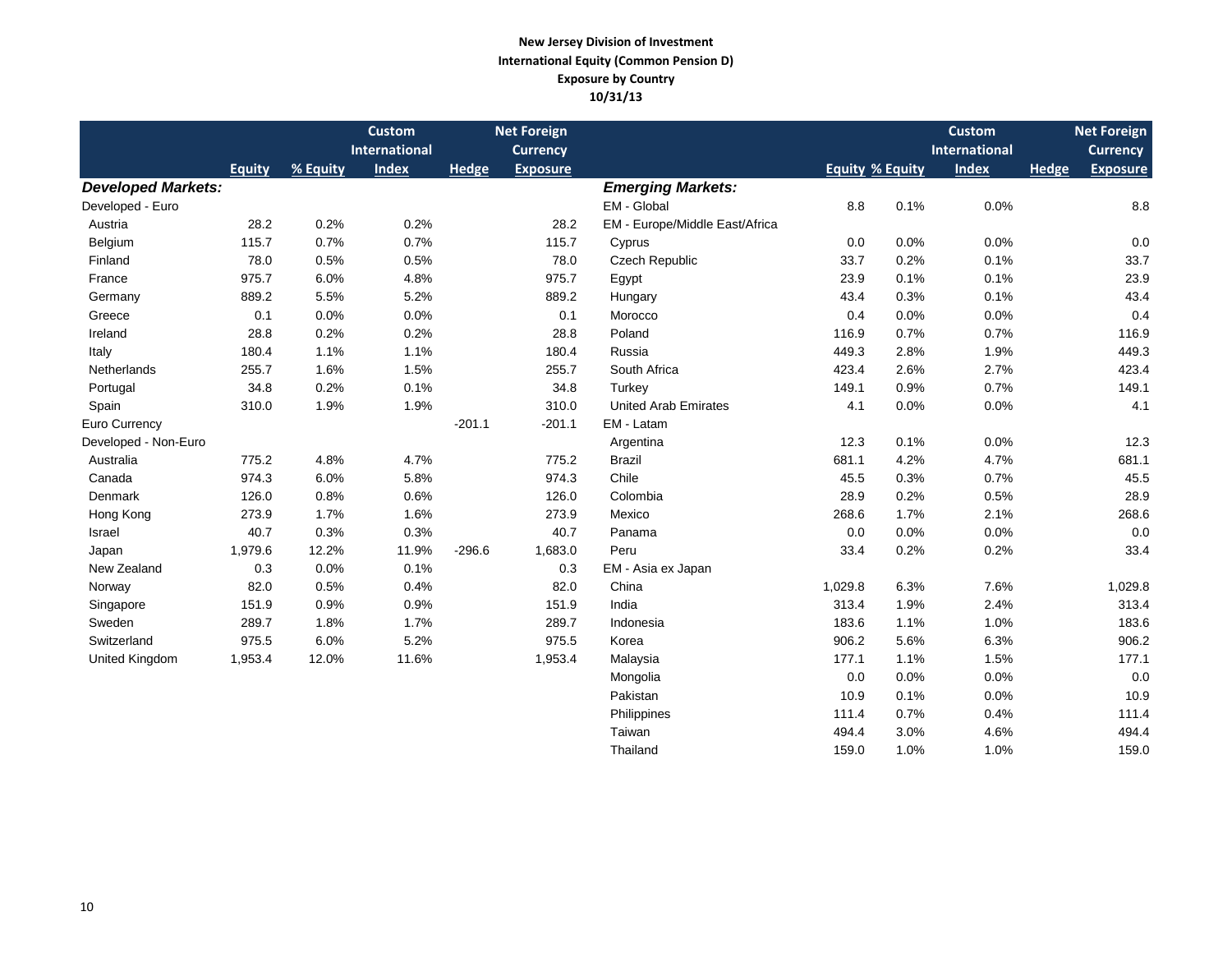# **New Jersey Division of Investment Cash Management Fund 10/31/13**

| <b>PARTICIPATION</b>       |              |                   |  |  |  |  |  |
|----------------------------|--------------|-------------------|--|--|--|--|--|
|                            | <b>VALUE</b> | <b>PERCENTAGE</b> |  |  |  |  |  |
| <b>STATF</b>               | \$6,690      | 64.20%            |  |  |  |  |  |
| NON-STATF                  | \$3,731      | 35.80%            |  |  |  |  |  |
| TOTAL*                     | \$10,421     | 100.00%           |  |  |  |  |  |
| Dollar amounts in millions |              |                   |  |  |  |  |  |

## **PORTFOLIO ANNUALIZED INTEREST RATES**

|            | <b>STATE</b> | <b>INON-STATE</b> | <b>AVG.DAYS</b> |
|------------|--------------|-------------------|-----------------|
| 10/31/2013 | 0.12%        | 0.06%             | 151             |



|                          | Percentage | 31-Oct-13        |
|--------------------------|------------|------------------|
|                          |            |                  |
| <b>UST NOTES</b>         | 54.68%     | \$5,593,526,000  |
| <b>COMM PAPER</b>        | 27.44%     | \$2,806,536,000  |
| <b>CERT. OF DEPOSIT</b>  | 12.07%     | \$1,234,400,000  |
| <b>CORPORATE BONDS</b>   | 2.60%      | \$266,299,000    |
| <b>UST BILLS</b>         | 1.45%      | \$148,000,000    |
| <b>GOVT AGENCY</b>       | 0.98%      | \$100,000,000    |
| <b>GOVT OF CANADA CP</b> | 0.78%      | \$80,000,000     |
| TOTAL**                  | 100.00%    | \$10,228,761,000 |
|                          |            |                  |

Total US Treas/Agency 57.11%

 *\*Total is at market.*

*\*\*Total is at par.*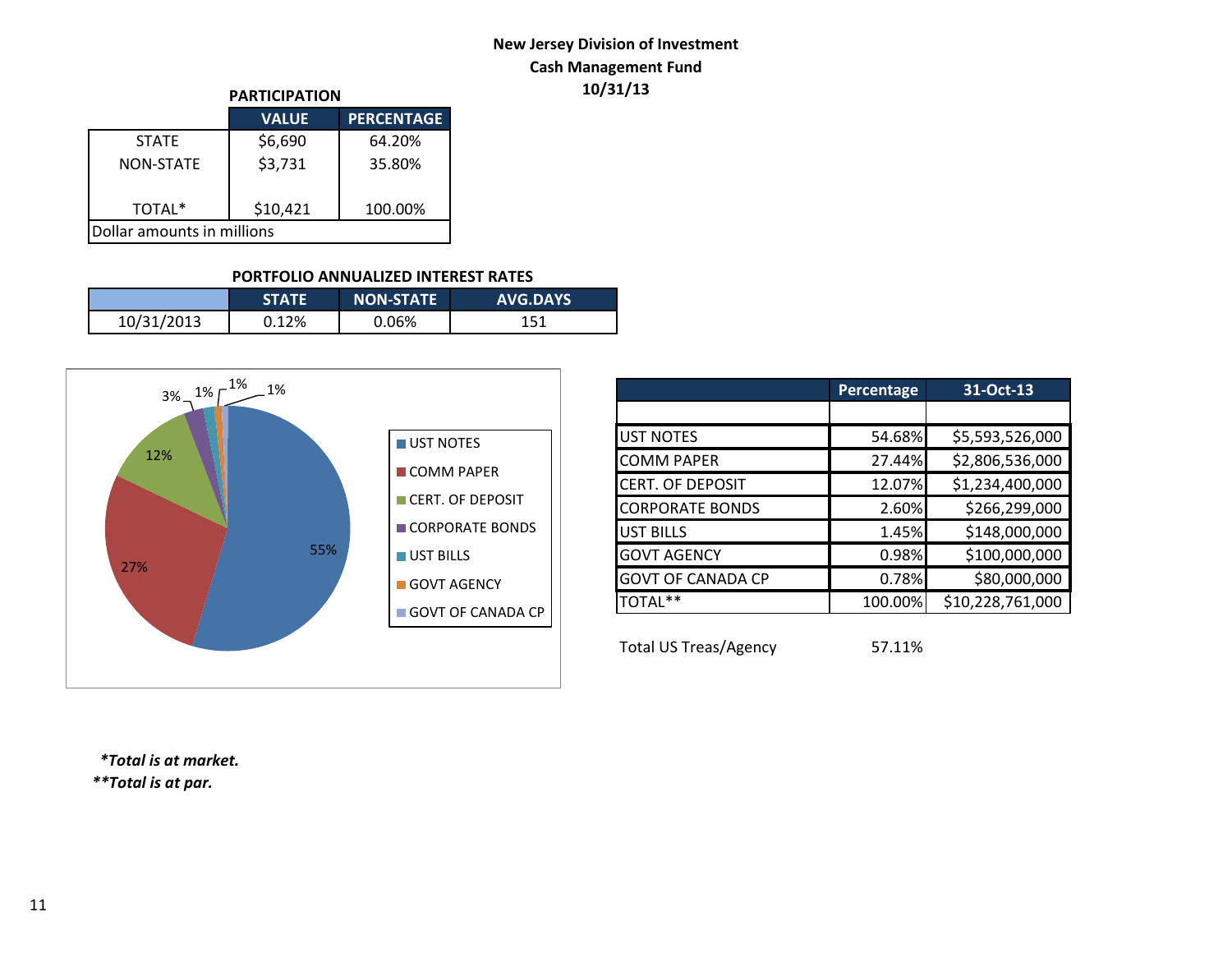| <b>CUSIP Number</b> | <b>Security Long Name</b> | <b>Shares/Par Value</b> | <b>Base Net Amount</b> |
|---------------------|---------------------------|-------------------------|------------------------|
| 89236TAY1           | TOYOTA MOTOR CREDIT CORP  | 10,000,000.000          | 9,997,600.00           |
| 02665WAB7           | AMERICAN HONDA FINANCE    | 5,000,000.000           | 4,982,600.00           |
| 904764AQ0           | UNILEVER CAPITAL CORP     | 33,000,000.000          | 33,641,813.32          |
| 02665WAC5           | AMERICAN HONDA FINANCE    | 25,000,000.000          | 24,903,500.00          |
| 34354PAD7           | FLOWSERVE CORPORATION     | 5,000,000.000           | 4,976,600.00           |
| 110122AW8           | BRISTOL MYERS SQUIBB CO   | 55,000,000.000          | 54,402,150.00          |
| 110122AV0           | BRISTOL MYERS SQUIBB CO   | 55,000,000.000          | 54,747,000.00          |
| 191216BG4           | COCA COLA CO/THE          | 40,000,000.000          | 39,943,600.00          |
| 021441AE0           | ALTERA CORP               | 20,000,000.000          | 19,893,800.00          |
| 19416QED8           | COLGATE PALMOLIVE CO      | 25,000,000.000          | 24,850,500.00          |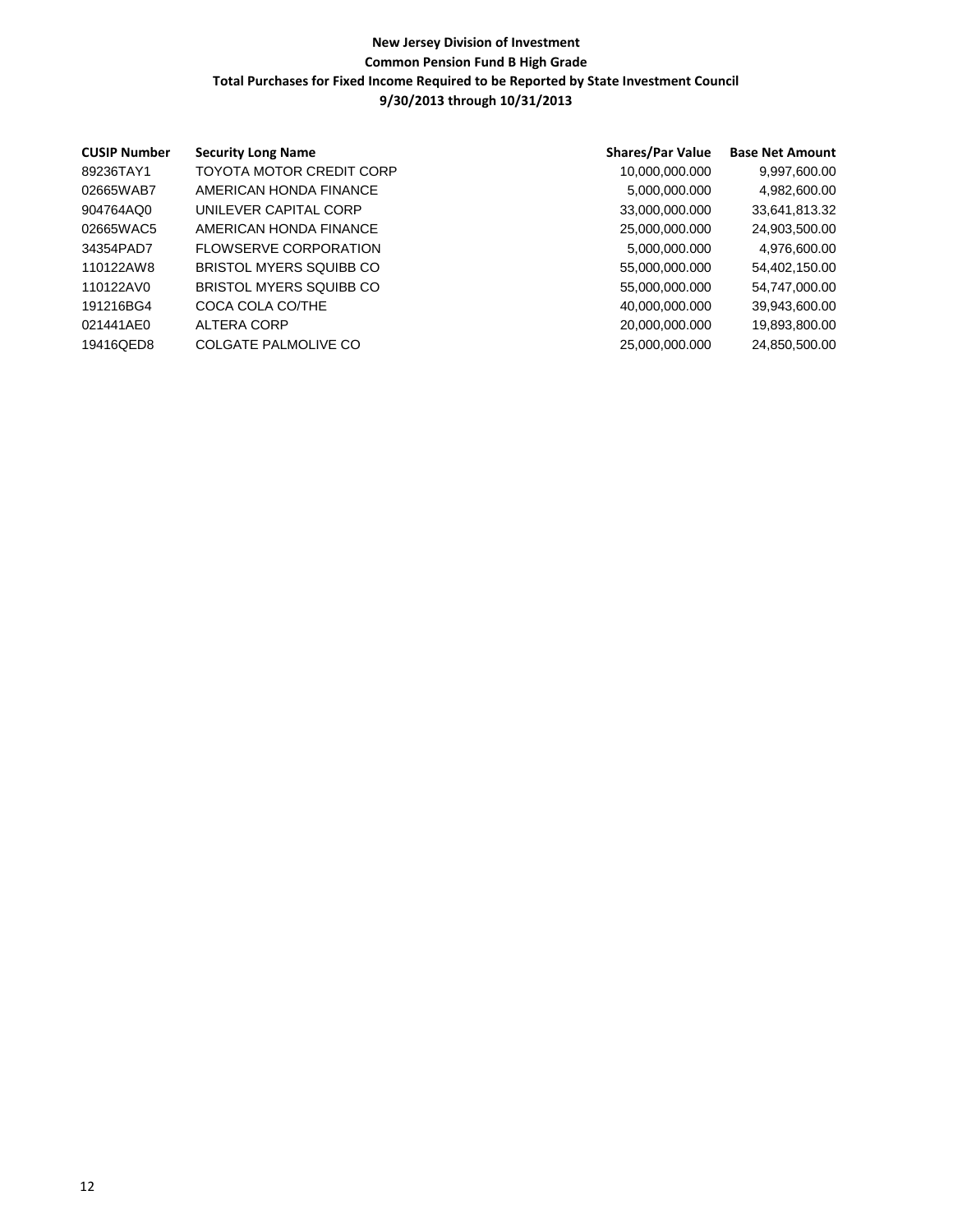| <b>CUSIP NUMBER</b> | <b>Security Long Name</b>       | <b>Shares/Par Value</b> | <b>Base Net Amount</b> |
|---------------------|---------------------------------|-------------------------|------------------------|
| 00101JAF3           | <b>ADT CORP</b>                 | 1,750,000.000           | 1,521,055.560          |
| 001546AL4           | AK STEEL CORP                   | 475,000.000             | 441,030.900            |
| 00213MAB0           | APX GROUP INC                   | 450,000.000             | 460,870.310            |
| 00213MAD6           | <b>APX GROUP INC</b>            | 975,000.000             | 1008888.02             |
| 00507VAE9           | <b>ACTIVISION BLIZZARD</b>      | 125,000.000             | 127144.1               |
| 00828DAN1           | AFFINION GROUP INC              | 225,000.000             | 188796.09              |
| 008911AX7           | AIR CANADA                      | 475,000.000             | 484690.63              |
| 01449JAL9           | <b>ALERE INC</b>                | 3,600,000.000           | 3706893.1              |
| 018804AQ7           | ALLIANT TECHSYSTEMS INC         | 350,000.000             | 350000                 |
| 02005N308           | ALLY FINANCIAL INC              | 21,847.000              | 592053.7               |
| 02079DAB9           | ALPHABET HOLDING CO INC         | 1,900,000.000           | 2029213.2              |
| 02376CAH8           | AMERICAN AIRLS INC              | 1,000,000.000           | 1006250                |
| 02503YAG8           | AMERICAN CAPITAL LTD            | 1,350,000.000           | 1390395.49             |
| 025676AL1           | AMERICAN EQUITY INVESTME        | 1,200,000.000           | 1270700                |
| 03674PAJ2           | <b>ANTERO RESOURCES FINANCE</b> | 25,000.000              | 27058.33               |
| 03674PAK9           | ANTERO RESOURCES FINANCE        | 1,481,000.000           | 1481000                |
| 037193AA7           | ANTON OILFIELD SERV GRP/        | 2,000,000.000           | 2000000                |
| 039380AJ9           | ARCH COAL INC                   | 225,000.000             | 223826.5               |
| 03969AAB6           | ARDAGH PKG FIN/MP HD USA        | 1,000,000.000           | 1023927.08             |
| 04226QAD4           | ARMORED AUTOGROUP INC           | 475,000.000             | 451111.46              |
| 04338GAE9           | ARYSTA LIFESCIENCE SPC LLC      | 3,000,000.000           | 3007500                |
| 04939MAM1           | ATLAS PIPELINE LP/FIN CO        | 75,000.000              | 77272.49               |
| 05070GAE8           | <b>AUDATEX NORTH AMERICA IN</b> | 1,100,000.000           | 1141800                |
| 05070GAG3           | <b>AUDATEX NORTH AMERICA IN</b> | 625,000.000             | 632000                 |
| 053499AJ8           | AVAYA INC                       | 850,000.000             | 770198.96              |
| 05351LAA5           | <b>AVANTI COMMUNICATIONS</b>    | 125,000.000             | 131371.53              |
| 053810AD9           | AVIV HLTH PROP/AVIV HLTH        | 275,000.000             | 275000                 |
| 05578MAA0           | <b>BMC SOFTWARE FINANCE INC</b> | 375,000.000             | 403255.21              |
| 058498AR7           | <b>BALL CORP</b>                | 1,115,000.000           | 1129432.64             |
| 060505ED2           | <b>BANK OF AMERICA CORP</b>     | 275,000.000             | 250191.94              |
| 090613AJ9           | <b>BIOMET INC</b>               | 500,000.000             | 542493.06              |
| 091935AB2           | <b>BLACKBOARD INC</b>           | 3,200,000.000           | 3240000                |
| 10553MAD3           | OI SA                           | 350,000.000             | 324521.53              |
| 1248EPAX1           | CCO HLDGS LLC/CAP CORP          | 550,000.000             | 579633.16              |
| 1248EPBC6           | CCO HLDGS LLC/CAP CORP          | 2,100,000.000           | 2049191.67             |
| 12612DAG1           | CNG HOLDINGS INC                | 175,000.000             | 172666.67              |
| 12623EAG6           | CNH CAPITAL LLC                 | 2,425,000.000           | 2425000                |
| 12626CAA0           | CPG MERGER SUB LLC              | 250,000.000             | 257138.89              |
| 12768RAD9           | <b>CAESARS ENTERTAINMENT OP</b> | 500,000.000             | 465527.78              |
| 12958RAC1           | CALFRAC HOLDINGS LP             | 250,000.000             | 255677.08              |
| 131347CA2           | <b>CALPINE CORP</b>             | 1,575,000.000           | 1593721                |
| 131347CC8           | <b>CALPINE CORP</b>             | 4,060,000.000           | 4074843.21             |
| 147446AR9           | CASE NEW HOLLAND INC            | 800,000.000             | 976900                 |
| 156700AM8           | <b>CENTURYLINK INC</b>          | 725,000.000             | 689609.44              |
| 15672WAE4           | CEQUEL COM HLDG I/CAP CP        | 1,400,000.000           | 1386825.7              |
| 15677JAB4           | CERIDIAN HCM HOLDING INC        | 1,225,000.000           | 1242292.3              |
| 165167CK1           | <b>CHESAPEAKE ENERGY CORP</b>   | 200,000.000             | 212031.94              |
| 165167CL9           | <b>CHESAPEAKE ENERGY CORP</b>   | 510,000.000             | 548812.98              |
| 16961UAA4           | CHINOS INTERMED HLDGS A         | 2,475,000.000           | 2488125                |
| 17037NAC4           | CHOCTAW RESORT DEVEL ENT        | 600,000.000             | 612320.83              |
| 172441AX5           | <b>CINEMARK USA INC</b>         | 900,000.000             | 899040.63              |
|                     |                                 |                         |                        |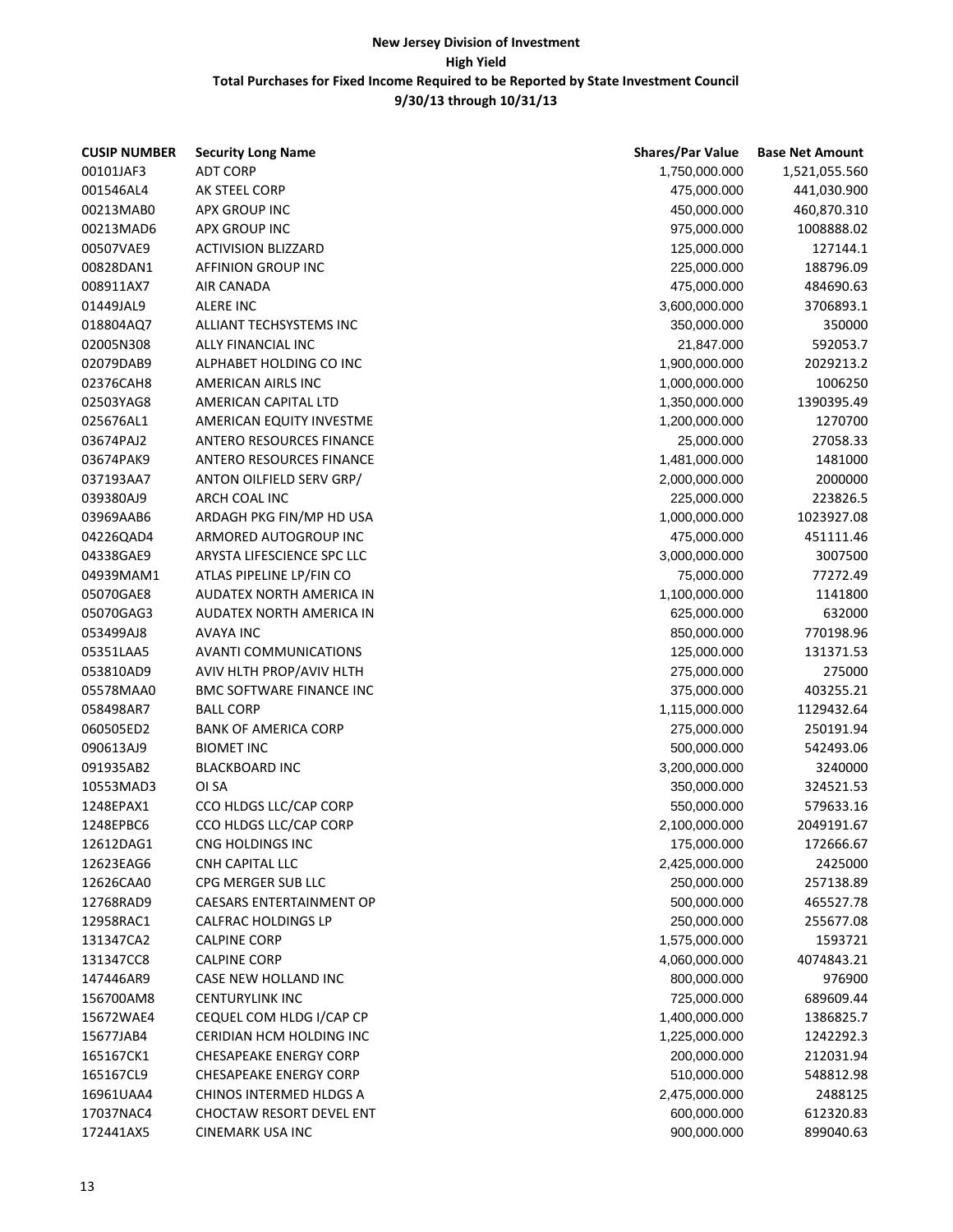| 172441AZ0 | CINEMARK USA INC                 | 900,000.000   | 880640.63  |
|-----------|----------------------------------|---------------|------------|
| 172967341 | CITIGROUP INC                    | 22,612.000    | 565300     |
| 17875LAH2 | <b>CITYCENTER HLDGS LLC</b>      | 1,500,000.000 | 1511250    |
| 178760AE4 | <b>CITYCENTER HLDGS/FINANCE</b>  | 100,000.000   | 110109.03  |
| 184502BE1 | CLEAR CHANNEL COMMUNICAT         | 1,400,000.000 | 1353922.22 |
| 18451QAM0 | CLEAR CHANNEL WORLDWIDE          | 400,000.000   | 433205.56  |
| 19259PAH5 | <b>OUTERWALL INC</b>             | 250,000.000   | 245333.33  |
| 20162VAB9 | COMMERCIAL BARGE LINE CO         | 2,000,000.000 | 1960000    |
| 201723AK9 | COMMERCIAL METALS CO             | 325,000.000   | 304064.58  |
| 20337XAA7 | COMMSCOPE HOLDINGS INC           | 1,500,000.000 | 1554445.32 |
| 212015AH4 | <b>CONTINENTAL RESOURCES</b>     | 725,000.000   | 757423.61  |
| 226373AG3 | CRESTWOOD MIDSTREAM PART         | 465,000.000   | 465000     |
| 228189AA4 | CROWN AMER/CAP CORP IV           | 350,000.000   | 336000     |
| 23311UAA7 | DCP LLC/DCP CORP                 | 500,000.000   | 526670.14  |
| 23327BAF0 | DJO FIN LLC/DJO FIN CORP         | 750,000.000   | 756593.75  |
| 249375AA4 | <b>DENVER PARENT CORP</b>        | 125,000.000   | 128815.1   |
| 25470XAJ4 | DISH DBS CORP                    | 625,000.000   | 634668.4   |
| 25470XAL9 | <b>DISH DBS CORP</b>             | 225,000.000   | 212218.75  |
| 256603AB7 | DOLE FOOD CO INC                 | 1,475,000.000 | 1475000    |
| 262049AA7 | DRILL RIGS HLDS INC              | 500,000.000   | 521354.17  |
| 26852BAJ8 | EIG INVS CORP                    | 3,150,000.000 | 3165750    |
| 270321AE2 | <b>EARTHLINK INC</b>             | 250,000.000   | 259721.16  |
| 29084TAA2 | <b>EMDEON INC</b>                | 200,000.000   | 236625     |
| 292757AB7 | <b>ENERGYSOLUTIONS INC/LLC</b>   | 750,000.000   | 816503.47  |
| 29444UAM8 | EQUINIX INC                      | 2,250,000.000 | 2230255.03 |
| 302107AA5 | <b>EXOPACK HOLDINGS SA</b>       | 1,225,000.000 | 1235625    |
| 30251GAN7 | FMG RESOURCES AUG 2006           | 55,000.000    | 56205.03   |
| 315292AN2 | FERRELLGAS LP/FERRELLGAS         | 2,250,000.000 | 2274750    |
| 319963AV6 | FIRST DATA CORPORATION           | 1,500,000.000 | 1520812.5  |
| 319963BB9 | FIRST DATA CORPORATION           | 675,000.000   | 793202.34  |
| 319963BK9 | FIRST DATA CORPORATION           | 2,565,000.000 | 2727565.55 |
| 35687MAZ0 | <b>FREESCALE SEMICONDUCTOR</b>   | 1,210,000.000 | 1211852.5  |
| 36159RAG8 | <b>GEO GROUP INC/THE</b>         | 1,000,000.000 | 1001423.61 |
| 361841AC3 | GLP CAPITAL LP / FIN II          | 450,000.000   | 452250     |
| 361841AE9 | GLP CAPITAL LP / FIN II          | 4,300,000.000 | 4300375    |
| 36186CBY8 | ALLY FINANCIAL INC               | 350,000.000   | 409538.89  |
| 370425RZ5 | ALLY FINANCIAL INC               | 250,000.000   | 295548.61  |
| 37045VAC4 | <b>GENERAL MOTORS CO</b>         | 3,700,000.000 | 3880555.55 |
| 37952TAB2 | <b>GLOBAL BRASS AND COPPER</b>   | 800,000.000   | 828895.53  |
| 37953DAB6 | <b>GLOBAL AVIATION HLDGS INC</b> | 167.660       | 0          |
| 389003AA2 | <b>GRATON ECONOMIC DEV AUTH</b>  | 500,000.000   | 557340.63  |
| 389375AH9 | <b>GRAY TELEVISION INC</b>       | 2,075,000.000 | 2130755.21 |
| 402635AB2 | <b>GULFPORT ENERGY CORP</b>      | 150,000.000   | 153113.37  |
| 404121AG0 | <b>HCA INC</b>                   | 750,000.000   | 781609.38  |
| 40537QAD2 | <b>HALCON RESOURCES CORP</b>     | 250,000.000   | 267625     |
| 428303AM3 | HEXION US FIN/NOVA SCOTI         | 625,000.000   | 649062.5   |
| 43289DAC7 | HILTON WORLDWIDE FIN LLC         | 2,500,000.000 | 2511875    |
| 43414TAA4 | <b>HOCKEY MERGER SUB 2 INC</b>   | 700,000.000   | 724108.13  |
| 44049HAJ2 | <b>HORIZON LINES LLC</b>         | 28,527.000    | 28527      |
| 44929HAH1 | ICON HEALTH + FITNESS            | 525,000.000   | 477104.17  |
| 44986UAA7 | INEOS GROUP HOLDINGS SA          | 324,000.000   | 333979.88  |
| 451702AA2 | <b>IGLOO HOLDINGS CORP</b>       | 700,000.000   | 738310.42  |
| 45824TAM7 | <b>INTELSAT JACKSON HLDG</b>     | 2,000,000.000 | 2063833.33 |
|           |                                  |               |            |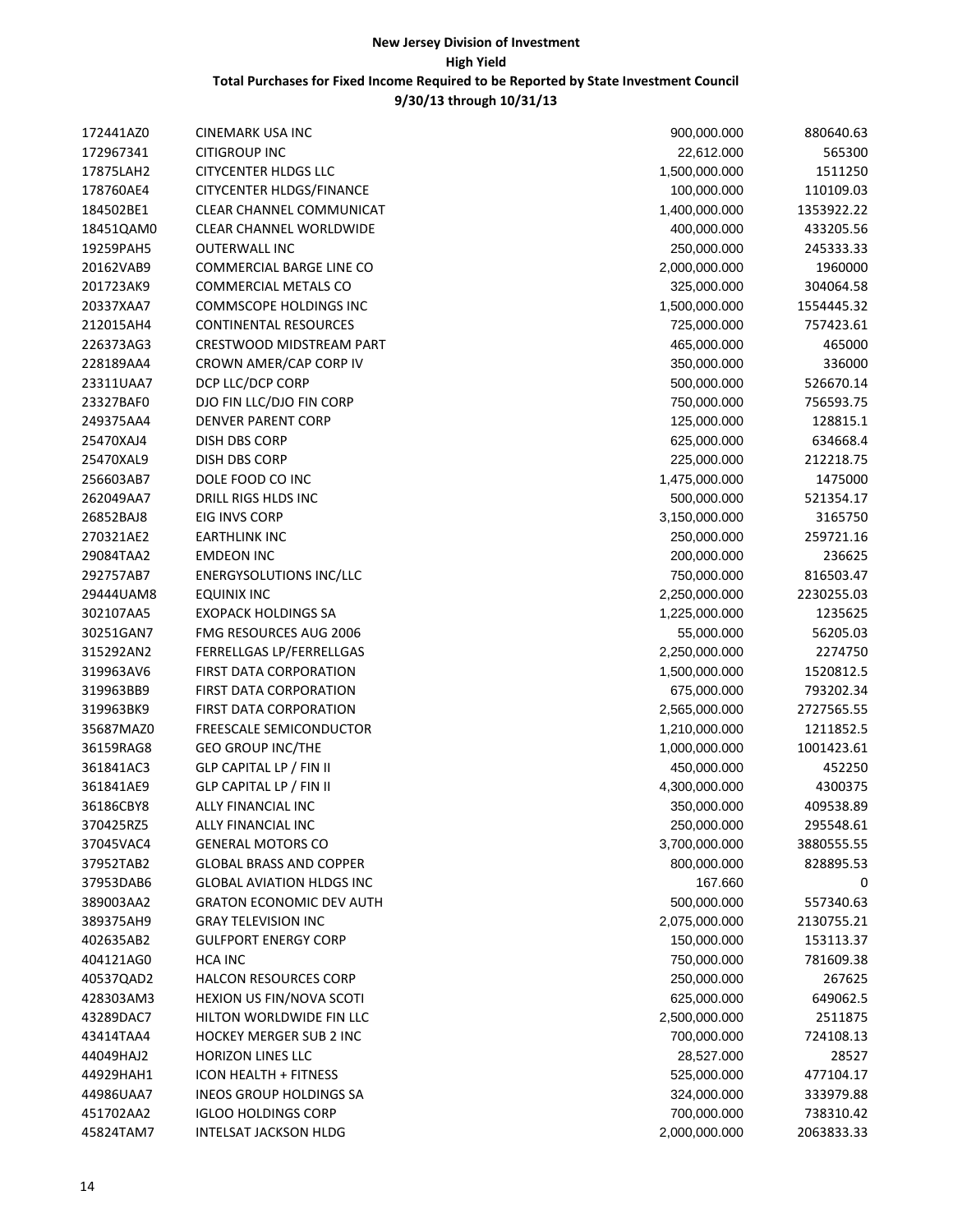| 45824TAN5 | <b>INTELSAT JACKSON HLDG</b>   | 750,000.000   | 746239.58  |
|-----------|--------------------------------|---------------|------------|
| 46284PAQ7 | <b>IRON MOUNTAIN INC</b>       | 1,000,000.000 | 1033750    |
| 46611DAA3 | <b>JBS INVESTMENTS GMBH</b>    | 5,590,000.000 | 5621957.81 |
| 466354AA5 | JACK COOPER FINANCE CO         | 325,000.000   | 353669.97  |
| 47009RAA0 | JAGUAR HOLDING CO I            | 1,050,000.000 | 1113426.56 |
| 47233GAA2 | JEFFERIES LOANCORE/FINAN       | 800,000.000   | 807661.67  |
| 48126HAA8 | JPMORGAN CHASE + CO            | 1,075,000.000 | 1063500    |
| 48666KAT6 | <b>KB HOME</b>                 | 800,000.000   | 804250     |
| 49456BAA9 | KINDER MORGAN INC/DELAWA       | 750,000.000   | 750000     |
| 49456BAB7 | KINDER MORGAN INC/DELAWA       | 1,000,000.000 | 1000000    |
| 49461BAE4 | KINETICS CONCEPT/KCI USA       | 250000        | 277291.67  |
| 501797AJ3 | L BRANDS INC                   | 1165000       | 1167450    |
| 513075BE0 | LAMAR MEDIA CORP               | 2850000       | 2797756.94 |
| 51509BAC8 | LANDRY S INC                   | 200000        | 221618.75  |
| 521865AT2 | <b>LEAR CORP</b>               | 1000000       | 968062.5   |
| 527288BE3 | LEUCADIA NATIONAL CORP         | 150000        | 147961.5   |
| 527298AU7 | LEVEL 3 FINANCING INC          | 500000        | 552137.15  |
| 527298AX1 | LEVEL 3 FINANCING INC          | 2300000       | 2300000    |
| 54238GAB1 | LONESTAR INTER SUPER HLDGS LLC | 3000000       | 3127500    |
| 55314WAA2 | MMC FINANCE LTD                | 2000000       | 2000000    |
| 553322AA6 | MPH INTERMEDIATE HLDNG 2       | 500000        | 527805.56  |
| 563571AJ7 | MANITOWOC COMPANY INC          | 1000000       | 1006468.75 |
| 570254AA0 | NEIMAN MARCUS GROUP LTD        | 4175000       | 4260347.22 |
| 570254AB8 | NEIMAN MARCUS GROUP LTD        | 800000        | 803697.57  |
| 579489AG0 | MCCLATCHY CO                   | 600000        | 668700     |
| 586049AC2 | MEM PROD PART LP/FIN COR       | 1000000       | 1006642.36 |
| 591709AP5 | METROPCS WIRELESS INC          | 425000        | 444984.81  |
| 594064AA5 | MICHAEL BAKER INTL INC         | 2725000       | 2744264.59 |
| 59804VAA3 | MIDSTATES PETRO INC/LLC        | 1000000       | 1053638.88 |
| 59804VAB1 | MIDSTATES PETRO INC/LLC        | 4025000       | 4212451.55 |
| 59804VAD7 | MIDSTATES PETRO INC/LLC        | 1000000       | 1038027.78 |
| 63607TAA9 | PATRIOT MERGER CORP            | 2326000       | 2488282.25 |
| 63860UAK6 | NATIONSTAR MORT/CAP CORP       | 2825000       | 2776783.34 |
| 63938MAD8 | NAVIOS MARITIME ACQ CORP       | 850000        | 850000     |
| 65410CAA8 | NIELSEN CO LUX SARL/THE        | 925000        | 941950     |
| 67090FAF3 | NUVEEN INVESTMENTS INC         | 400000        | 391811.11  |
| 681904AM0 | <b>OMNICARE INC</b>            | 400000        | 451850     |
| 693320AS2 | PHH CORP                       | 100000        | 97582.29   |
| 693475857 | PNC FINANCIAL SERVICES         | 40000         | 999600     |
| 695156AQ2 | PACKAGING CORP OF AMERIC       | 2000000       | 1994700    |
| 69888PAB2 | PAR PHARMACEUTICAL             | 3300000       | 3471916.66 |
| 707569AP4 | PENN NATIONAL GAMING INC       | 2425000       | 2428187.5  |
| 723456AP4 | PINNACLE ENTERTAINMENT         | 275000        | 295207.99  |
| 72348WAA7 | PINNACLE MERGER SUB INC        | 550000        | 578959.03  |
| 725143AB7 | PITTSBURGH GLASS WORKS L       | 1250000       | 1250000    |
| 73179PAK2 | POLYONE CORP                   | 950000        | 953463.54  |
| 737446AB0 | POST HOLDINGS INC              | 50000         | 53510.07   |
| 74387UAG6 | PROVIDENT FDG/PFG FIN          | 1000000       | 1033625    |
| 75281AAQ2 | RANGE RESOURCES CORP           | 1200000       | 1201937.5  |
| 76009NAJ9 | RENT A CENTER INC              | 1000000       | 955062.5   |
| 760943AM2 | <b>RES CARE INC</b>            | 350000        | 402429.51  |
| 761735AH2 | REYNOLDS GRP ISS/REYNOLD       | 2000000       | 2249805.56 |
| 767754AJ3 | RITE AID CORP                  | 100000        | 103427.71  |
|           |                                |               |            |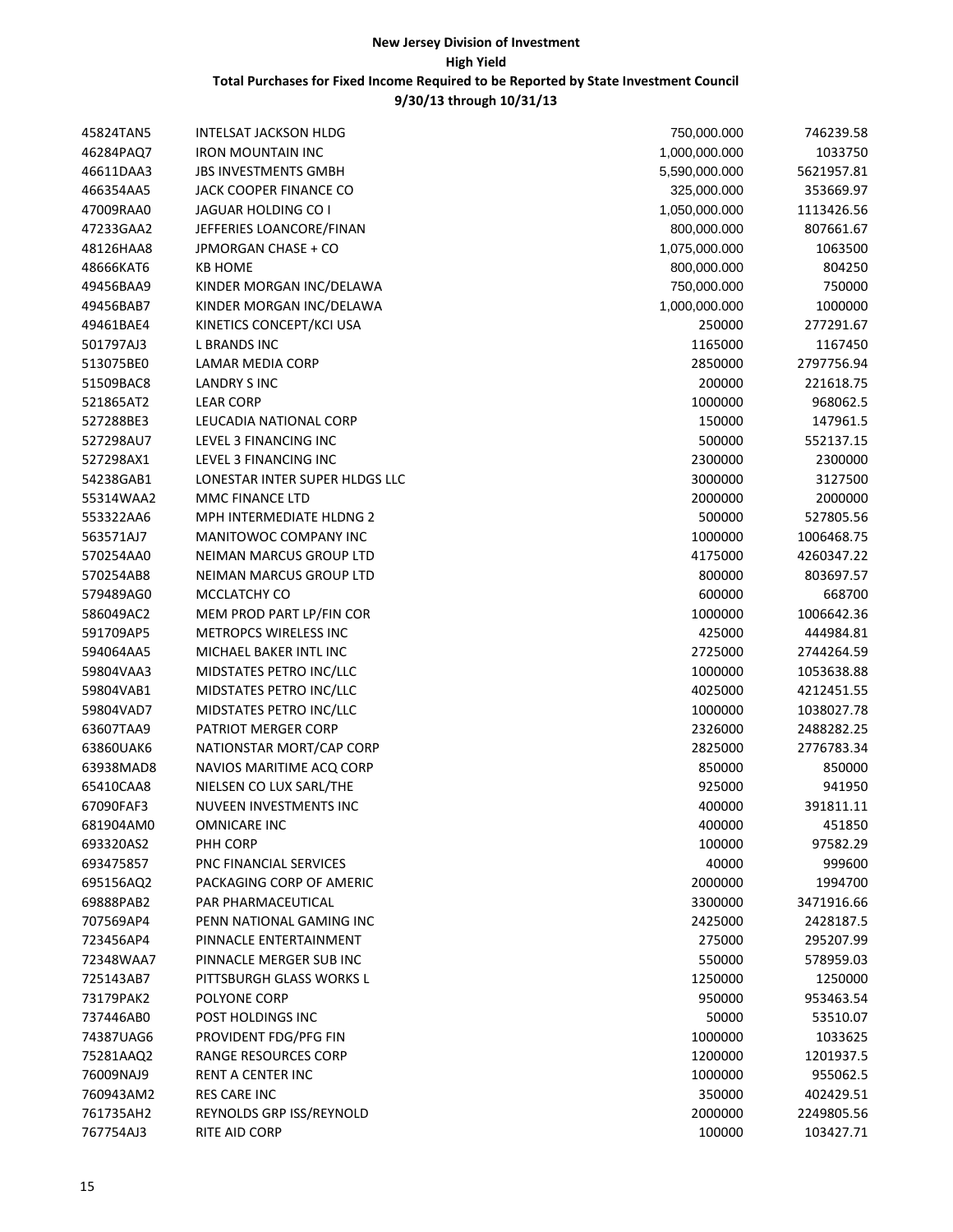| 767754AR5 | RITE AID CORP                         | 200000        | 196100.69     |
|-----------|---------------------------------------|---------------|---------------|
| 781295AA8 | RUE21 INC                             | 600000        | 441000        |
| 78454LAG5 | <b>SM ENERGY CO</b>                   | 600000        | 601666.67     |
| 785583AK1 | SABINE PASS LNG LP                    | 1470000       | 1539221.24    |
| 785592AB2 | SABINE PASS LIQUEFACTION              | 600000        | 588156.25     |
| 78571CAA6 | SABRE INC                             | 700000        | 787334.72     |
| 79546VAK2 | SALLY HOLDINGS/SALLY CAP              | 325000        | 325000        |
| 80007PAL3 | SANDRIDGE ENERGY INC                  | 1275000       | 1390325.53    |
| 81180WAJ0 | SEAGATE HDD CAYMAN                    | 1750000       | 1750000       |
| 816196AQ2 | <b>SELECT MEDICAL CORP</b>            | 3500000       | 3541223.96    |
| 81725WAG8 | SENSATA TECHNOLOGIES BV               | 1000000       | 965791.67     |
| 825871AA4 | SIDEWINDER DRILLING INC               | 150000        | 150175        |
| 82967NAG3 | SIRIUS XM RADIO INC                   | 650000        | 653801.05     |
| 82967NAN8 | SIRIUS XM RADIO INC                   | 285000        | 289474.9      |
| 852060AD4 | <b>SPRINT CAPITAL CORP</b>            | 275000        | 267088.98     |
| 85207UAA3 | <b>SPRINT CORP</b>                    | 725000        | 774635.07     |
| 85207UAB1 | <b>SPRINT CORP</b>                    | 550000        | 595650        |
| 85234XAA4 | STACKPOLE INTL INTER CO               | 870000        | 881521.67     |
| 85512QAH7 | STAR GAS PARTNER/FINANCE              | 700000        | 763264.93     |
| 85749P9B9 | STATE STR INSTL LIQUID RESVS          | 158339376.5   | 158339376.5   |
| 87160JAA9 | SYNCREON GROUP BV/SYNCRE              | 1655000       | 1656281.25    |
| 87261QAA1 | TMS INTERNATIONAL CORP                | 125000        | 125000        |
| 87264AAC9 | T MOBILE USA INC                      | 2400000       | 2481612.79    |
| 87264AAD7 | T MOBILE USA INC                      | 250000        | 253592.88     |
| 87264AAE5 | T MOBILE USA INC                      | 750,000.000   | 788,028.710   |
| 87264AAF2 | T MOBILE USA INC                      | 400,000.000   | 405,669.730   |
| 87264AAG0 | T MOBILE USA INC                      | 1,600,000.000 | 1,604,198.420 |
| 87612BAM4 | TARGA RESOURCES PARTNERS              | 625,000.000   | 649,534.380   |
| 88156LAC4 | <b>TERVITA CORP</b>                   | 700,000.000   | 751,605.560   |
| 88830MAG7 | TITAN INTERNATIONAL INC               | 75,000.000    | 75,656.250    |
| 890542AA1 | TOPAZ MARINE SA                       | 200,000.000   | 200,000.000   |
| 893647AT4 | TRANSDIGM INC                         | 2,000,000.000 | 2,037,500.000 |
| 89421EAF0 | TRAVELPORT LLC/TRAVELPOR              | 2,026,110.000 | 2,149,394.720 |
| 903293BC1 | <b>USG CORP</b>                       | 825,000.000   | 825,000.000   |
| 91829KAA1 | <b>VALEANT PHARMACEUTICALS</b>        | 300,000.000   | 316,321.880   |
| 92343EAF9 | <b>VERISIGN INC</b>                   | 1,925,000.000 | 1,950,235.410 |
| 92765YAA5 | VIRGIN AUST 2013 1A TRST              | 50,000.000    | 50,000.000    |
| 92765YAB3 | VIRGIN AUST 2013 1B TRST              | 50,000.000    | 50,000.000    |
| 96926DAC4 | WILLIAM LYON HOMES INC                | 100,000.000   | 110,254.170   |
| 97381WAX2 | <b>WINDSTREAM CORP</b>                | 250,000.000   | 263,125.000   |
| 979GSSII3 | CITYCENTER HOLDINGS, LLC              | 1,500,000.000 | 1,511,250.000 |
| 979GTYII9 | <b>EXCELITAS TECHNOLOGY CORP</b>      | 3,000,000.000 | 2,970,000.000 |
| 979HARII2 | <b>CONSOLIDATED PRECISION PRODUCT</b> | 3,000,000.000 | 2,985,000.000 |
| 979HNGII2 | PROGRESSIVE SOLUTIONS LLC             | 600,000.000   | 594,000.000   |
| 979HNHII0 | PROGRESSIVE SOLUTIONS LLC             | 3,725,000.000 | 3,687,750.000 |
| 979HNLII1 | NEIMAN MARCUS GROUP INC THE           | 2,400,000.000 | 2,406,750.000 |
| 979HVLII2 | PETROLEUM PLACE INC THE               | 3,000,000.000 | 2,970,000.000 |
| 982ATJII0 | NJDOI CASH MANAGEMENT FUND            | 336.580       | 336.580       |
| 98313RAA4 | WYNN MACAU LTD                        | 400,000.000   | 400,000.000   |
| 986XYEII1 | STEWARD HEALTH CARE SYSTEM LLC        | 2,000,000.000 | 2,005,000.000 |
| 988745AA3 | ZACHRY HOLDINGS INC                   | 55,000.000    | 58,036.460    |
| 989194AH8 | ZAYO GROUP LLC/ZAYO CAP               | 700,000.000   | 831,223.750   |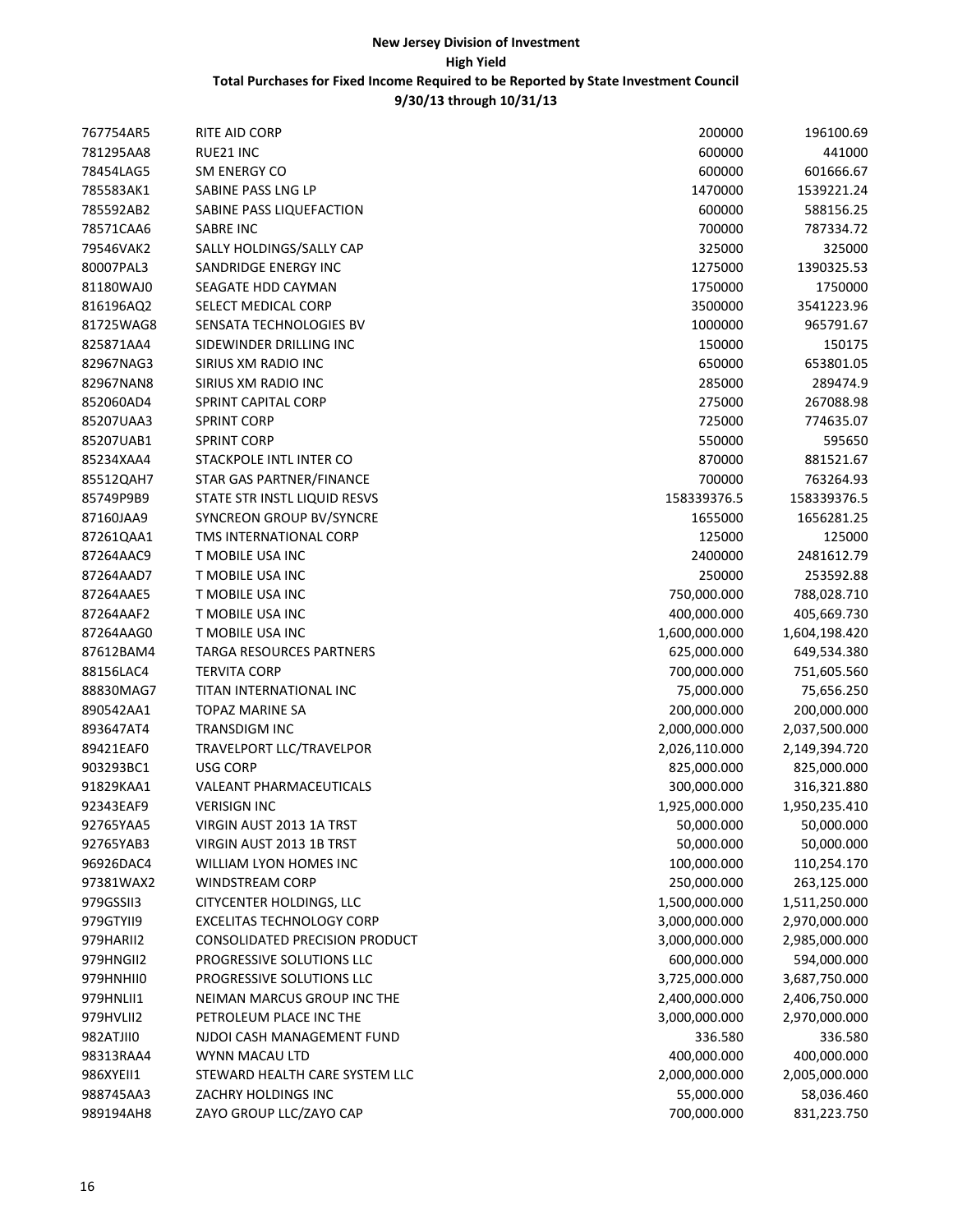**Purchases: Cash Management Fund**

**CUSIP Company Name Par Value Amount Purchased**<br> **Par Value Amount Purchased**<br> **Par Value Amount Purchased**<br> **Par Value Amount Purchased**<br> **Par Value Amount Purchased** 35,000,000 \$ 36,494,850.00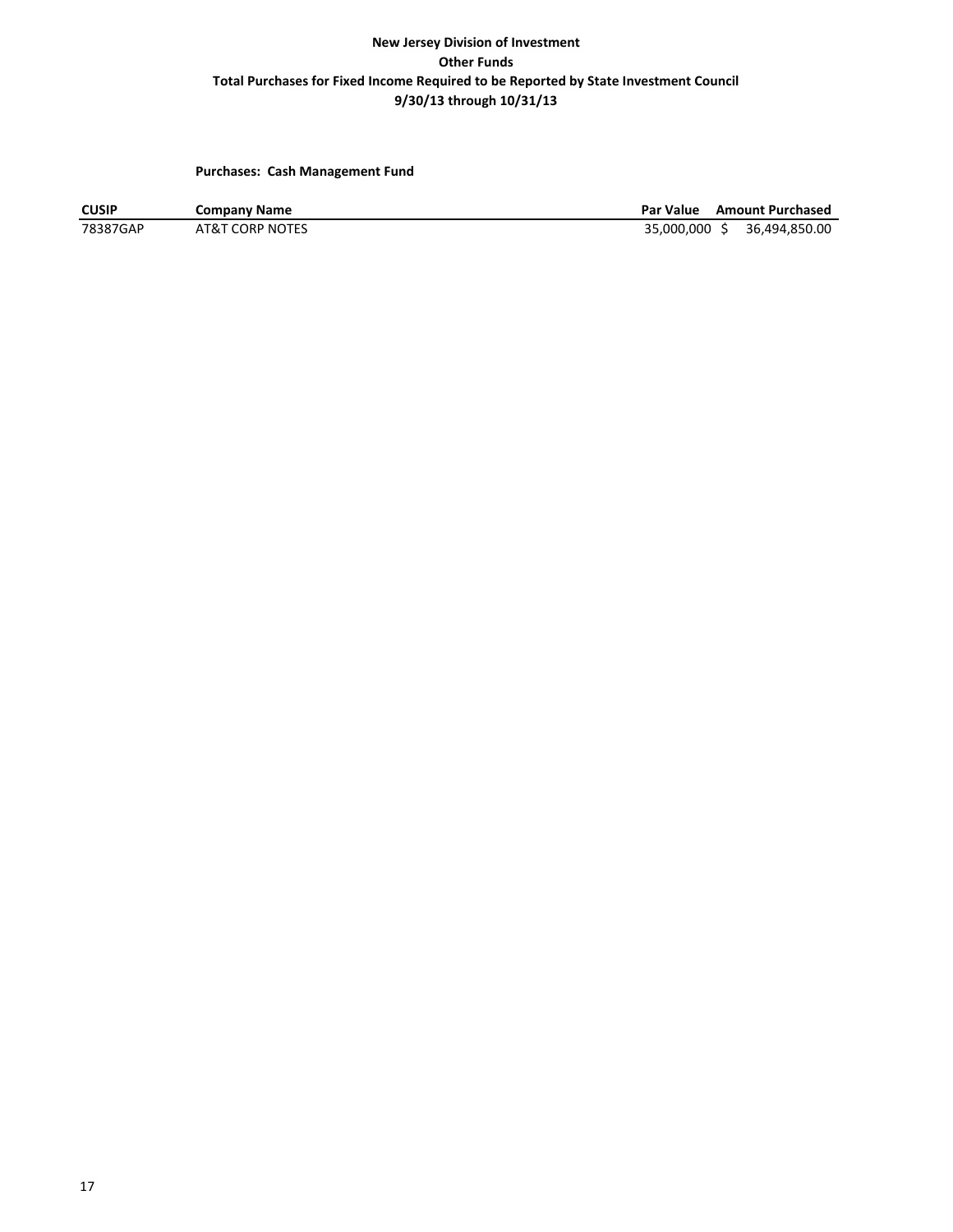# **State Investment Council Regulation Violations and Other Reportable Matters October 31, 2013**

|                      | Newly Reported Violations |                                                                                                                                                                                                                                                                                                                                                                                                     |                                                                    |  |  |  |  |  |  |  |  |
|----------------------|---------------------------|-----------------------------------------------------------------------------------------------------------------------------------------------------------------------------------------------------------------------------------------------------------------------------------------------------------------------------------------------------------------------------------------------------|--------------------------------------------------------------------|--|--|--|--|--|--|--|--|
| Date of<br>Violation | Regulation<br>Violated    | Description of Violation                                                                                                                                                                                                                                                                                                                                                                            | Date Corrected                                                     |  |  |  |  |  |  |  |  |
| 10/31/2013           | 17:16-12.4(a)4            | Not more than 5% of the market value of Common Pension<br>Fund B can be invested in debt issued through a private<br>placement. On October 31, 2013 the market value of<br>investments in corporate obligations issued through private<br>placements totalled 5.05% of the market value of Common<br>Pension Fund B due to a cash transfer out of Common<br>Pension Fund B.                         | Corrected through a<br>rebalancing of cash on<br>November 8, 2013. |  |  |  |  |  |  |  |  |
| 10/31/2013           | 17:12.4(a)3               | Not more than 10% of the market value of the Deferred<br>Compensation Fixed Income Fund can be invested in any<br>one issuer. Verizon Communications obligations reached<br>10.4% of the Fund based on market value fluctuations.                                                                                                                                                                   |                                                                    |  |  |  |  |  |  |  |  |
|                      |                           |                                                                                                                                                                                                                                                                                                                                                                                                     |                                                                    |  |  |  |  |  |  |  |  |
|                      |                           |                                                                                                                                                                                                                                                                                                                                                                                                     |                                                                    |  |  |  |  |  |  |  |  |
|                      |                           | Status of Outstanding Violations Previously Reported                                                                                                                                                                                                                                                                                                                                                |                                                                    |  |  |  |  |  |  |  |  |
| Date of<br>Violation | Regulation<br>Violated    | Description of Violation                                                                                                                                                                                                                                                                                                                                                                            | Date Corrected                                                     |  |  |  |  |  |  |  |  |
| 2/22/2013            | 17:16-23.3                | Effective 2/19/13, Common Pension Fund B is the only<br>eligible fund for global diversified credit investments; prior to<br>that date, Common Pension Fund E was also an eligible<br>fund. The contract for OZSC II was executed on 2/22/13<br>and the investment is held by Common Pension Fund E in<br>error. The contract will be revised and the investment<br>moved to Common Pension Fund B. |                                                                    |  |  |  |  |  |  |  |  |
|                      |                           |                                                                                                                                                                                                                                                                                                                                                                                                     |                                                                    |  |  |  |  |  |  |  |  |
|                      |                           | Other Reportable Matters                                                                                                                                                                                                                                                                                                                                                                            |                                                                    |  |  |  |  |  |  |  |  |
|                      |                           | Description                                                                                                                                                                                                                                                                                                                                                                                         |                                                                    |  |  |  |  |  |  |  |  |
|                      |                           | There are no other reportable matters.                                                                                                                                                                                                                                                                                                                                                              |                                                                    |  |  |  |  |  |  |  |  |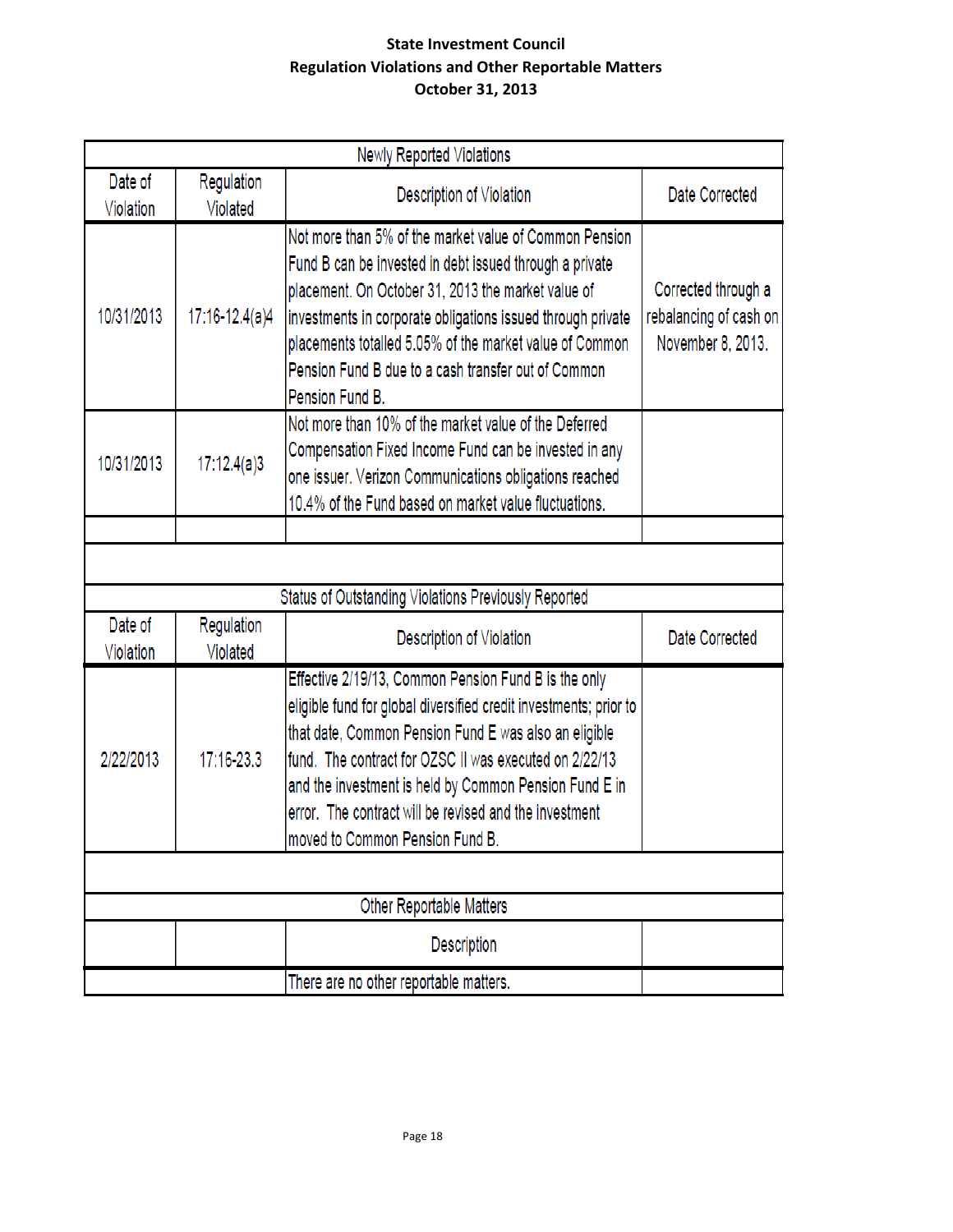#### **New Jersey Division of Investment Alternative Investments 10/31/2013**

#### **Alternative Investments as of October 31, 2013**

Presents underlying fund level information including the Portfolio's original commitments, funded amounts to date, remaining commitments and the distributions to date.

|                                             |          |                                     | <b>Oct-13</b> | Α                                  |                                      | в                              | C                                        | $=(B+C)$           | $=(B+C)/A$                        |
|---------------------------------------------|----------|-------------------------------------|---------------|------------------------------------|--------------------------------------|--------------------------------|------------------------------------------|--------------------|-----------------------------------|
|                                             | Date     | Last<br>Inception Valuation<br>Date | Commitment    | Amount<br>Contributed <sup>1</sup> | <b>Unfunded</b><br><b>Commitment</b> | <b>Current Market</b><br>Value | <b>Total</b><br>Distributed <sup>2</sup> | <b>Total Value</b> | Total<br>Value<br><b>Multiple</b> |
| <b>Private Equity</b>                       |          |                                     |               |                                    |                                      |                                |                                          |                    |                                   |
| <b>Co-Investments</b>                       |          |                                     | 1,100,000,000 | 434,745,019                        | 671,003,694                          | 449,992,063                    | 99,824,966                               | 549,817,029        | 1.26                              |
| NB/NJ Custom Investment Fund II             | Apr-12   | $Jun-13$                            | 200,000,000   | 77,524,417                         | 128,435,885                          | 73,038,837                     | 5,960,302                                | 78,999,139         | 1.02                              |
| SONJ Private Opportunities Fund II, L.P.    | Nov-07   | $Jun-13$                            | 800,000,000   | 260,561,392                        | 539,227,019                          | 332,859,883                    | 38,074,290                               | 370,934,173        | 1.42                              |
| SONJ Private Opportunities Fund, L.P.       | Sep-06   | $Jun-13$                            | 100,000,000   | 96,659,210                         | 3,340,790                            | 44,093,344                     | 55,790,374                               | 99,883,718         | 1.03                              |
| <b>Distressed Debt</b>                      |          |                                     | 1,277,807,307 | 970,391,994                        | 425,109,232                          | 566,426,591                    | 700,880,101                              | 1,267,306,692      | 1.31                              |
| Avenue Asia Special Situations Fund IV      | Aug-06   | $Jun-13$                            | 30,000,000    | 26,283,722                         | $\mathbf 0$                          | 14,625,826                     | 15,599,792                               | 30,225,618         | 1.15                              |
| Avenue Special Situations Fund V, LP        | May-07   | $Jun-13$                            | 200,000,000   | 200,000,000                        | $\mathbf 0$                          | 4,903,789                      | 261,479,627                              | 266,383,416        | 1.33                              |
| Avenue Special Situations IV                | Nov-05   | Jun-13                              | 20,000,000    | 20,000,000                         | $\mathbf 0$                          | 371,342                        | 27,841,741                               | 28,213,083         | 1.41                              |
| Centerbridge Capital Partners II, L.P.      | May-11   | $Jun-13$                            | 100,000,000   | 90,851,681                         | 32,452,059                           | 74,158,002                     | 23,312,573                               | 97,470,575         | 1.07                              |
| Centerbridge Capital Partners, L.P.         | Jun-06   | $Jun-13$                            | 80,000,000    | 124,069,648                        | 5,816,833                            | 51,207,805                     | 152,360,658                              | 203,568,463        | 1.64                              |
| HIG Bayside Debt & LBO II                   | May-08   | $Jun-13$                            | 100,000,000   | 58,032,216                         | 41,967,784                           | 45,892,754                     | 31,458,270                               | 77,351,023         | 1.33                              |
| Knight/TPG NPL - R, L.P.                    | Mar-12   | $Jun-13$                            | 100,000,000   | 55,554,236                         | 44,445,764                           | 61,703,868                     | 2,506                                    | 61,706,374         | 1.11                              |
| KPS Special Situations Fund III, LP         | May-07   | Jun-13                              | 25,000,000    | 23,858,849                         | 11,863,580                           | 15,338,840                     | 18,451,764                               | 33,790,604         | 1.42                              |
| KPS Special Situations Fund IV, LP          | Apr-13   | N/A                                 | 200,000,000   | $\mathbf 0$                        | 200,000,000                          | $\mathbf 0$                    | $\mathbf 0$                              | $\Omega$           | N/A                               |
| MatlinPatterson Global Opps. Ptnrs. III     | Jun-07   | $Jun-13$                            | 100,000,000   | 94,336,693                         | 9,777,023                            | 66,428,335                     | 54,023,909                               | 120,452,244        | 1.28                              |
| MHR Institutional Partners III, L.P.        | May-07   | Sep-13                              | 75,000,000    | 76,500,000                         | 28,928,046                           | 72,179,730                     | 45,269,869                               | 117,449,599        | 1.54                              |
| TPG Financial Partners, L.P.                | May-08   | $Jun-13$                            | 47,807,307    | 35,285,615                         | 13,014,600                           | 9,774,878                      | 24,406,291                               | 34, 181, 169       | 0.97                              |
| TPG Opportunities Partners II, L.P.         | Mar-12   | $Jun-13$                            | 100,000,000   | 76,999,946                         | 23,000,054                           | 84,091,795                     | 232,353                                  | 84,324,148         | 1.10                              |
| WLR Recovery Fund IV, LP                    | Oct-07   | $Jun-13$                            | 100,000,000   | 88,619,388                         | 13,843,488                           | 65,749,628                     | 46,440,748                               | 112,190,376        | 1.27                              |
| <b>Domestic Midmarket Buyout</b>            |          |                                     | 2,470,000,000 | 1,897,569,405                      | 784,847,434                          | 1,621,739,156                  | 920,614,689                              | 2,542,353,845      | 1.34                              |
| American Industrial Partners Capital Fund V | Dec-11   | Jun-13                              | 50,000,000    | 14,531,449                         | 35,468,551                           | 13,123,221                     | $\mathbf 0$                              | 13,123,221         | 0.90                              |
| Court Square Capital Partners II, L.P.      | May-07   | $Jun-13$                            | 100,000,000   | 90,873,040                         | 10,570,365                           | 67,627,875                     | 56,853,675                               | 124,481,550        | 1.37                              |
| InterMedia Partners VII, L.P.               | $Dec-05$ | $Jun-13$                            | 75,000,000    | 94,290,764                         | 9,556,069                            | 114,525,364                    | 20,819,465                               | 135,344,829        | 1.44                              |
| JLL Partners Fund V, L.P.                   | Dec-05   | $Jun-13$                            | 50,000,000    | 50,855,951                         | 3,468,327                            | 37,612,802                     | 39,362,916                               | 76,975,718         | 1.51                              |
| JLL PARTNERS FUND VI, LP                    | Jun-08   | $Jun-13$                            | 150,000,000   | 130,707,061                        | 63,839,046                           | 64,125,066                     | 90,755,104                               | 154,880,170        | 1.18                              |
| Lindsay Goldberg III, L.P.                  | Jul-08   | $Jun-13$                            | 200,000,000   | 132,720,520                        | 68,100,255                           | 130, 133, 123                  | 26,083,693                               | 156,216,816        | 1.18                              |
| Lindsay, Goldberg & Bessemer II, L.P.       | Jul-06   | $Jun-13$                            | 100,000,000   | 90,428,595                         | 9,571,405                            | 75,147,969                     | 55,796,075                               | 130,944,044        | 1.45                              |
| Marlin Equity Partners IV                   | $Jun-13$ | N/A                                 | 100,000,000   | $\mathbf 0$                        | 100,000,000                          | $\mathbf 0$                    | $\mathbf 0$                              | $\Omega$           | N/A                               |
| New Mountain Partners III, L.P.             | May-07   | $Jun-13$                            | 100,000,000   | 104,696,323                        | 10,233,061                           | 88,745,021                     | 36,397,597                               | 125,142,618        | 1.20                              |
| Oak Hill Capital Partners II, L.P.          | $Jul-05$ | $Jun-13$                            | 75,000,000    | 82,846,276                         | 855,651                              | 37,326,217                     | 89,525,501                               | 126,851,718        | 1.53                              |
| Oak Hill Capital Partners III, L.P.         | Oct-07   | $Jun-13$                            | 250,000,000   | 246,486,427                        | 65,948,576                           | 229,787,818                    | 78,160,402                               | 307,948,220        | 1.25                              |
| Onex Partners II, LP                        | Aug-06   | $Jun-13$                            | 100,000,000   | 88,744,868                         | 11,255,132                           | 50,537,403                     | 113,533,641                              | 164,071,044        | 1.85                              |
| Onex Partners III, LP                       | Dec-08   | $Jun-13$                            | 100,000,000   | 94,480,867                         | 15,331,578                           | 85,372,931                     | 19,684,749                               | 105,057,680        | 1.11                              |
| Quadrangle Capital Partners II              | Aug-05   | $Jun-13$                            | 50,000,000    | 45,505,712                         | 4,247,565                            | 24,622,091                     | 32,422,806                               | 57,044,897         | 1.25                              |
| Roark Capital Partners III L.P.             | Sep-12   | Jun-13                              | 100,000,000   | 21,987,618                         | 78,012,383                           | 22,063,453                     | 0                                        | 22,063,453         | 1.00                              |
| Sterling Capital Partners IV, L.P.          | Apr-12   | $Jun-13$                            | 100,000,000   | 23,622,592                         | 80,129,346                           | 25,850,918                     | 3,751,938                                | 29,602,856         | 1.25                              |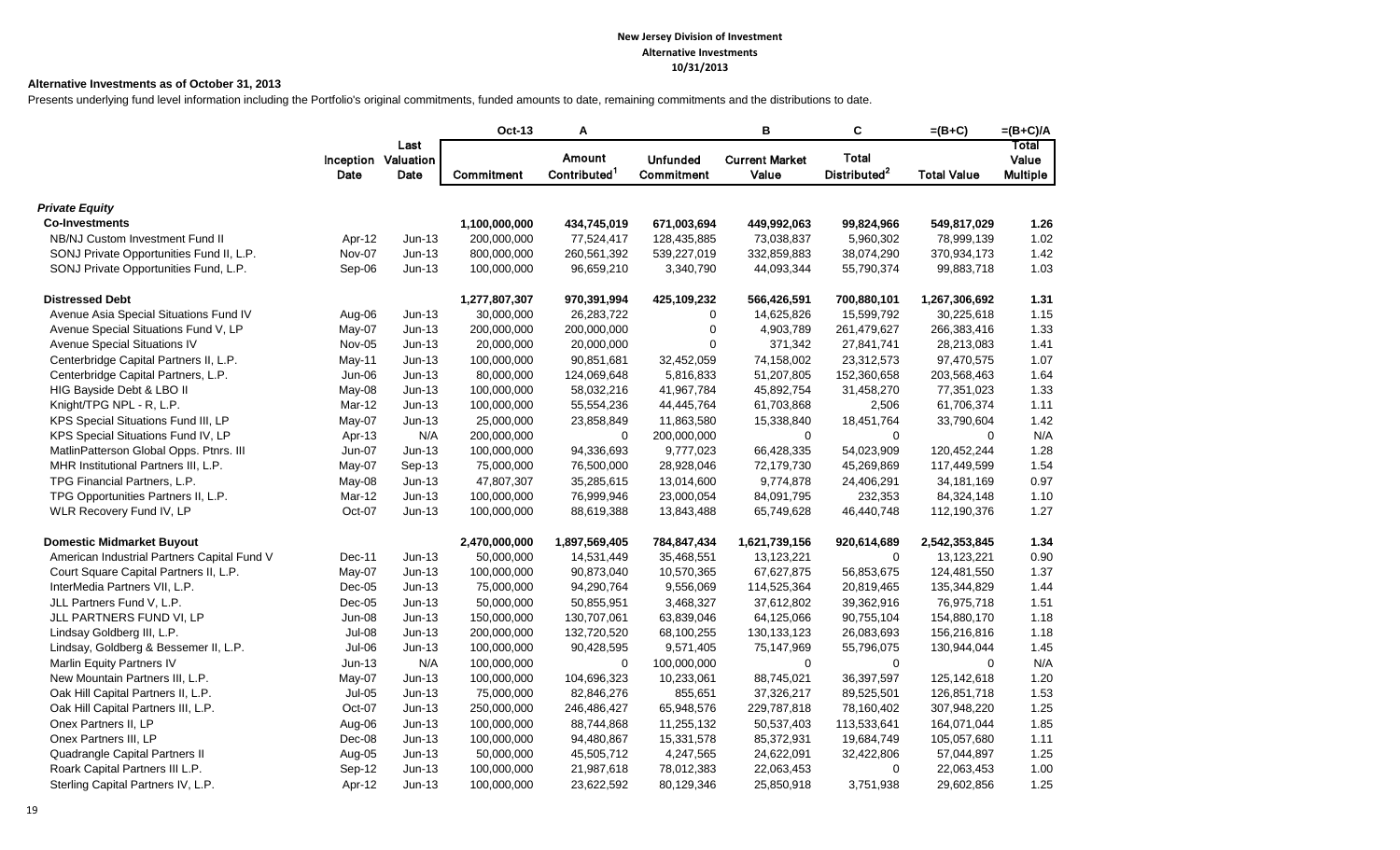#### **New Jersey Division of Investment Alternative Investments**

|                                          |                    |                                            | 10/31/2013                  |                                           |                               |                                |                                          |                              |                                   |
|------------------------------------------|--------------------|--------------------------------------------|-----------------------------|-------------------------------------------|-------------------------------|--------------------------------|------------------------------------------|------------------------------|-----------------------------------|
|                                          |                    |                                            | Oct-13                      | A                                         |                               | в                              | C                                        | $=(B+C)$                     | $=(B+C)/A$                        |
|                                          | Date               | Last<br><b>Inception Valuation</b><br>Date | Commitment                  | <b>Amount</b><br>Contributed <sup>1</sup> | <b>Unfunded</b><br>Commitment | <b>Current Market</b><br>Value | <b>Total</b><br>Distributed <sup>2</sup> | <b>Total Value</b>           | Total<br>Value<br><b>Multiple</b> |
|                                          |                    |                                            |                             |                                           |                               |                                |                                          |                              |                                   |
| Tenex Capital Partners, L.P.             | $Jan-11$<br>Feb-13 | $Jun-13$                                   | 50,000,000                  | 34,528,805                                | 22,640,837<br>9,924,199       | 24,924,361                     | 7,517,001                                | 32,441,362<br>11,527,296     | 0.94<br>1.00                      |
| Tenex Capital Partners LP - Secondary    |                    | $Jun-13$                                   | 20,000,000                  | 11,507,466                                | 18,987,979                    | 9,969,156                      | 1,558,140                                |                              | 1.25                              |
| The Resolute Fund II, L.P.               | Dec-07             | $Jun-13$                                   | 100,000,000                 | 84,661,424                                |                               | 88,590,178                     | 17,586,706                               | 106,176,884                  |                                   |
| TPG [STAR], LP                           | Mar-07             | $Jun-13$                                   | 100,000,000                 | 92,252,279                                | 13,262,236                    | 78,971,044                     | 57,279,839                               | 136,250,883                  | 1.48                              |
| TPG Growth II, L.P.                      | Jun-12             | $Jun-13$                                   | 100,000,000                 | 32,975,065                                | 68,932,599                    | 27,690,422                     | 2,168,092                                | 29,858,514                   | 0.91                              |
| Vista Equity Partners Fund III, L.P.     | Jul-07             | $Jun-13$                                   | 100,000,000                 | 97,816,137                                | 9,163,354                     | 96,373,210                     | 141,041,817                              | 237,415,027                  | 2.43                              |
| Vista Equity Partners Fund IV, L.P.      | Oct-11             | $Jun-13$                                   | 200,000,000                 | 152,433,243                               | 53,965,843                    | 143,966,512                    | 12,031,001                               | 155,997,513                  | 1.02                              |
| Welsh, Carson, Anderson & Stowe XI, L.P. | Oct-08             | Sep-13                                     | 100,000,000                 | 78,616,923                                | 21,383,077                    | 84,653,001                     | 18,284,531                               | 102,937,532                  | 1.31                              |
| <b>Emerging Managers</b>                 |                    |                                            | 400,000,000                 | 359,367,777                               | 89,384,229                    | 292,089,306                    | 147,139,763                              | 439,229,069                  | 1.22                              |
| CS/NJDI Emerging Opp                     | Apr-07             |                                            | 200,000,000                 | 198,559,872                               | 50,192,134                    | 134,600,042                    | 115,028,579                              | 249,628,620                  | 1.26                              |
| CS/NJDI Emerging Opp (2007-1 Series)     |                    | $Jun-13$                                   | 100,000,000                 | 104,673,106                               | 17,405,913                    | 68,976,594                     | 67,600,831                               | 136,577,426                  | 1.30                              |
| CS/NJDI Emerging Opp (2008-1 Series)     |                    | $Jun-13$                                   | 100,000,000                 | 93,886,766                                | 32,786,221                    | 65,623,447                     | 47,427,747                               | 113,051,195                  | 1.20                              |
| Fairview Capstone Partners II, LP        | Sep-08             | $Jun-13$                                   | 100,000,000                 | 78,255,287                                | 21,744,713                    | 70,740,882                     | 10,144,633                               | 80,885,515                   | 1.03                              |
| Fairview Capstone Partners, LP           | May-07             | $Jun-13$                                   | 100,000,000                 | 82,552,618                                | 17,447,382                    | 86,748,382                     | 21,966,551                               | 108,714,933                  | 1.32                              |
| International                            |                    |                                            | 1,535,437,364               | 1,182,575,977                             | 404,608,932                   | 869,209,120                    | 488,548,482                              | 1,357,757,602                | 1.15                              |
| AIMS/NJ Euro Small and Mid Fund I, L.P.  | Feb-06             | $Jun-13$                                   | 200,000,000                 | 190,601,546                               | 17,126,744                    | 106,627,204                    | 91,656,826                               | 198,284,030                  | 1.04                              |
| AIMS/NJ Euro Small and Mid Fund II, L.P. | Jul-07             | $Jun-13$                                   | 206,925,443                 | 161,361,409                               | 54,783,318                    | 144,112,913                    | 32,553,645                               | 176,666,558                  | 1.09                              |
| Anacap Credit Opportunities II, LP       | Dec-11             | $Jun-13$                                   | 81,842,426                  | 48,840,057                                | 42,903,441                    | 40,167,729                     | 9,878,490                                | 50,046,219                   | 1.02                              |
| Anacap Financial Partners II             | May-08             | $Jun-13$                                   | 146,669,496                 | 102,886,722                               | 63,884,058                    | 89,414,963                     | 40,460,672                               | 129,875,635                  | 1.26                              |
| New Jersey Asia Investors II, L.P.       | $Jul-11$           | $Jun-13$                                   | 200,000,000                 | 69,442,975                                | 136,585,176                   | 60,550,949                     | 10,058,533                               | 70,609,482                   | 1.02                              |
| New Jersey Asia Investors, L.P.          | Jan-08             | $Jun-13$                                   | 100,000,000                 | 93,748,731                                | 17,202,050                    | 94,193,449                     | 30,684,983                               | 124,878,432                  | 1.33                              |
| NJHL European BO Investment II Series B  | Apr-07             | Sep-13                                     | 200,000,000                 | 142,406,668                               | 20,804,112                    | 119,634,934                    | 51,635,978                               | 171,270,912                  | 1.20                              |
| NJHL European Buyout Investment Series A | Feb-06             | $Sep-13$                                   | 200,000,000                 | 183,686,293                               | 21,454,809                    | 104,430,918                    | 101,505,748                              | 205,936,666                  | 1.12                              |
| NJHL European Buyout Investment Series C | Mar-08             | Sep-13                                     | 200,000,000                 | 189,601,577                               | 29,865,225                    | 110,076,061                    | 120,113,607                              | 230,189,668                  | 1.21                              |
| Large Buyout                             |                    |                                            |                             |                                           |                               |                                | 942,803,014                              |                              | 1.19                              |
| Apollo Investment Fund VI, L.P.          | <b>Nov-05</b>      | $Jun-13$                                   | 1,991,796,246<br>50,000,000 | 1,651,254,678<br>129,941,156              | 668,044,618<br>9,450,307      | 1,019,240,204<br>36,316,914    | 104,683,448                              | 1,962,043,217<br>141,000,361 | 1.09                              |
| Blackstone Capital Partners V, L.P.      | Oct-05             | $Sep-13$                                   | 100,000,000                 | 97,773,040                                | 946,719                       | 93,213,988                     | 28,703,737                               | 121,917,725                  | 1.25                              |
| Blackstone Capital Partners VI, L.P.     | Mar-12             | Sep-13                                     | 50,000,000                  | 6,760,081                                 | 43,474,712                    | 8,120,681                      | 595,572                                  | 8,716,253                    | 1.29                              |
| CVC Capital Partners VI, LP              | $Jul-13$           | N/A                                        | 98,546,246                  | $\mathbf 0$                               | 98,546,246                    | $\mathbf 0$                    | $\mathbf 0$                              | $\mathbf 0$                  | N/A                               |
| Hellman & Friedman Capital Partners VI   | Apr-07             | $Jun-13$                                   | 100,000,000                 | 95,311,739                                | 4,523,113                     | 63,484,072                     | 66,523,812                               | 130,007,884                  | 1.36                              |
| Silver Lake Partners III, LP             | Jan-07             | $Jun-13$                                   | 100,000,000                 | 90,466,025                                | 20,780,507                    | 62,658,819                     | 60,849,474                               | 123,508,293                  | 1.37                              |
| Silver Lake Partners IV                  | Mar-13             | N/A                                        | 200,000,000                 | 9,425,783                                 | 190,574,217                   | 9,425,783                      | $\Omega$                                 | 9,425,783                    | 1.00                              |
| TPG Partners V, L.P.                     | Sep-06             | $Jun-13$                                   | 187,500,000                 | 256,537,742                               | 22,175,471                    | 125,162,956                    | 103,440,650                              | 228,603,606                  | 0.89                              |
| TPG Partners VI, L.P.                    | May-08             | $Jun-13$                                   | 180,000,000                 | 258,173,736                               | 32,555,704                    | 135,847,743                    | 104,840,021                              | 240,687,764                  | 0.93                              |
| Warburg Pincus Private Equity IX, LP     |                    | $Jun-13$                                   | 200,000,000                 | 200,000,000                               | $\mathbf 0$                   | 76,712,483                     | 261,699,832                              | 338,412,316                  | 1.69                              |
| Warburg Pincus Private Equity VIII       | Aug-05<br>Jun-06   | $Jun-13$                                   | 25,750,000                  | 26,883,000                                | $\mathbf 0$                   | 11,736,665                     | 47,568,409                               | 59,305,074                   | 2.21                              |
| Warburg Pincus Private Equity X, LP      | Oct-07             | $Jun-13$                                   | 400,000,000                 | 400,000,000                               | 7,000,000                     | 331,638,270                    |                                          |                              | 1.19                              |
|                                          |                    | $Jun-13$                                   |                             |                                           | 238,017,623                   |                                | 144,878,059                              | 476,516,329                  | 1.05                              |
| Warburg Pincus Private Equity XI, LP     | May-12             |                                            | 300,000,000                 | 79,982,377                                |                               | 64,921,829                     | 19,020,000                               | 83,941,829                   |                                   |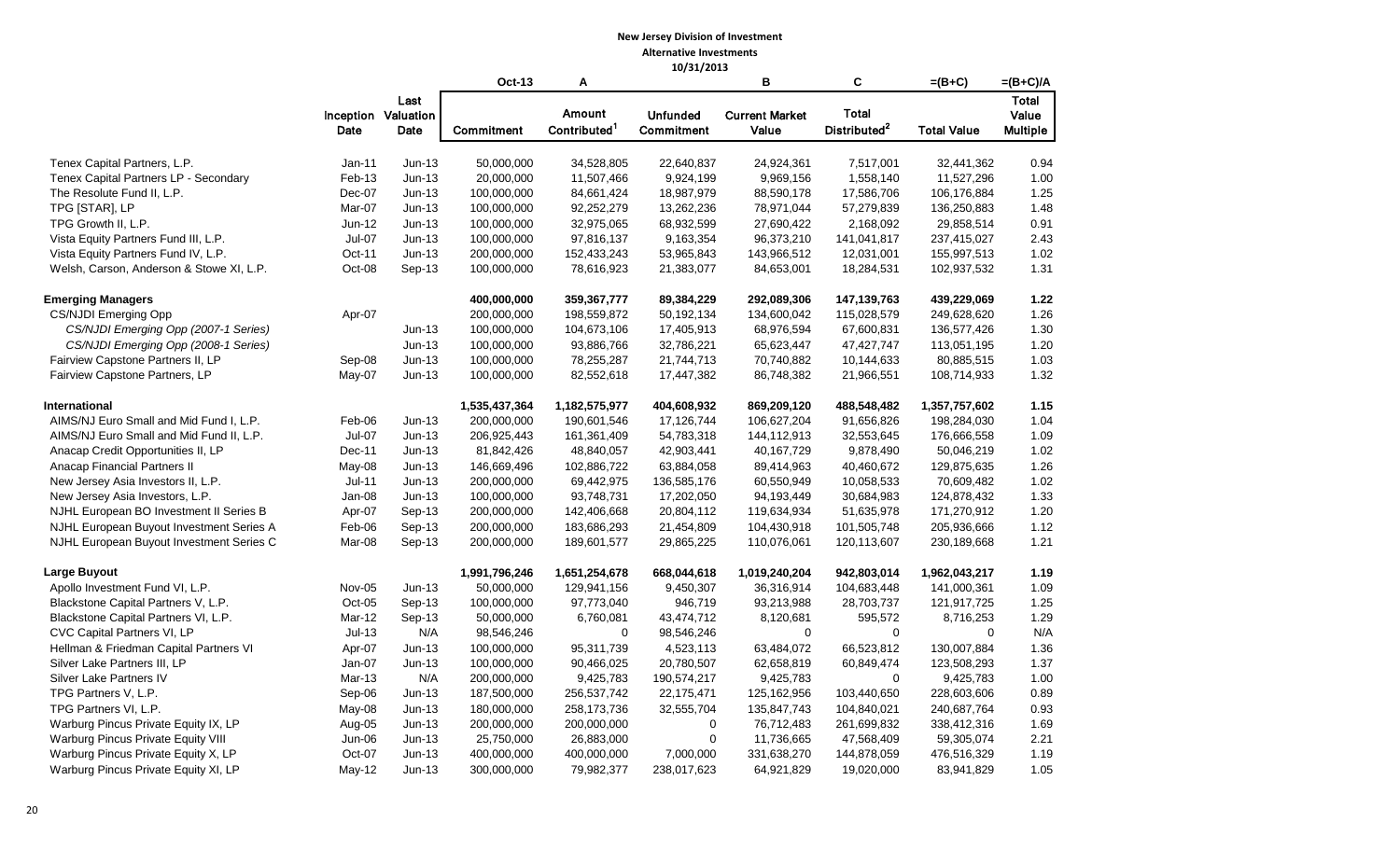#### **New Jersey Division of Investment Alternative Investments**

|                                         |               |                                     |                   |                                    | 10/31/2013                    |                                |                                          |                    |                                   |
|-----------------------------------------|---------------|-------------------------------------|-------------------|------------------------------------|-------------------------------|--------------------------------|------------------------------------------|--------------------|-----------------------------------|
|                                         |               |                                     | Oct-13            | Α                                  |                               | в                              | C                                        | $=(B+C)$           | $=(B+C)/A$                        |
|                                         | Date          | Last<br>Inception Valuation<br>Date | <b>Commitment</b> | Amount<br>Contributed <sup>1</sup> | <b>Unfunded</b><br>Commitment | <b>Current Market</b><br>Value | <b>Total</b><br>Distributed <sup>2</sup> | <b>Total Value</b> | Total<br>Value<br><b>Multiple</b> |
| <b>Mezzanine Debt</b>                   |               |                                     | 610,000,000       | 499,889,070                        | 198,797,164                   | 226,793,739                    | 439,191,031                              | 665,984,771        | 1.33                              |
| <b>Audax Mezzanine Partners II</b>      | Nov-06        | $Jun-13$                            | 50,000,000        | 55,235,287                         | 580,902                       | 8,159,979                      | 57,272,760                               | 65,432,738         | 1.18                              |
| Blackstone Mezzanine Partners II, LP    | Apr-06        | $Jun-13$                            | 45,000,000        | 40,017,311                         | 7,804,388                     | 10,356,775                     | 46,709,697                               | 57,066,472         | 1.43                              |
| Carlyle Mezzanine Partners II, L.P.     | Dec-07        | $Sep-13$                            | 75,000,000        | 91,767,704                         | 7,974,671                     | 55,813,516                     | 56,634,929                               | 112,448,445        | 1.23                              |
| Gleacher Mezzanine Fund II, LP          | Nov-06        | $Jun-13$                            | 40,000,000        | 36,481,618                         | 3,593,469                     | 17,046,088                     | 25,363,974                               | 42,410,062         | 1.16                              |
| GSO Capital Opportunities Fund II, LP   | <b>Nov-11</b> | $Jun-13$                            | 150,000,000       | 45,613,960                         | 117,828,289                   | 36,062,075                     | 23,830,798                               | 59,892,873         | 1.31                              |
| GSO Capital Opportunities Fund, L.P.    | <b>Jul-08</b> | $Jun-13$                            | 100,000,000       | 113,739,620                        | 5,732,705                     | 43,072,189                     | 147,768,312                              | 190,840,501        | 1.68                              |
| Newstone Capital Partners II, L.P.      | May-11        | $Jun-13$                            | 100,000,000       | 54,645,953                         | 52,699,455                    | 40,425,026                     | 20,305,381                               | 60,730,407         | 1.11                              |
| Newstone Capital Partners, L.P.         | Feb-07        | $Jun-13$                            | 50,000,000        | 62,387,617                         | 2,583,285                     | 15,858,091                     | 61,305,181                               | 77,163,272         | 1.24                              |
| <b>Secondaries</b>                      |               |                                     | 275,332,715       | 260,040,450                        | 38,107,827                    | 181,781,727                    | 166,244,041                              | 348,025,768        | 1.34                              |
| Lexington Capital Partners VI-B         | Jun-06        | $Jun-13$                            | 50,000,000        | 50,171,433                         | 1,100,300                     | 29,214,685                     | 35,676,458                               | 64,891,143         | 1.29                              |
| NB Sec Opps Offshore Fund II LP         | <b>Jul-08</b> | $Jun-13$                            | 100,000,000       | 89,327,792                         | 22,634,538                    | 65,050,100                     | 63,620,074                               | 128,670,174        | 1.44                              |
| Partners Group Secondary 2006 LP        | Sep-06        | $Jun-13$                            | 52,847,125        | 53,008,507                         | 4,071,674                     | 23,472,769                     | 38,710,601                               | 62,183,370         | 1.17                              |
| Partners Group Secondary 2008, L.P.     | Sep-08        | $Jun-13$                            | 72,485,590        | 67,532,719                         | 10,301,315                    | 64,044,173                     | 28,236,908                               | 92,281,081         | 1.37                              |
| <b>Small/Midsize Buyout</b>             |               |                                     | 650,000,000       | 615,610,967                        | 132,849,599                   | 486,739,061                    | 275,983,986                              | 762,723,048        | 1.24                              |
| <b>CSFB/NJDI Investment Fund</b>        | Nov-05        |                                     | 650,000,000       | 615,610,967                        | 132,849,599                   | 486,739,061                    | 275,983,986                              | 762,723,048        | 1.24                              |
| CSFB/NJDI Investment Fund 2005-1 Series |               | $Jun-13$                            | 200,000,000       | 216,767,523                        | 15,561,406                    | 170,239,888                    | 103,221,782                              | 273,461,670        | 1.26                              |
| CSFB/NJDI Investment Fund 2006-1 Series |               | $Jun-13$                            | 250,000,000       | 257,753,783                        | 30,520,721                    | 203,016,444                    | 122,031,166                              | 325,047,610        | 1.26                              |
| CSFB/NJDI Investment Fund 2008-1 Series |               | $Jun-13$                            | 200,000,000       | 141,089,660                        | 86,767,472                    | 113,482,729                    | 50,731,038                               | 164,213,767        | 1.16                              |
| <b>Special Situations</b>               |               |                                     | 500,000,000       | 136,563,555                        | 411,532,383                   | 114,059,031                    | 48,164,998                               | 162,224,029        | 1.19                              |
| Blackstone TOP Fund-A, L.P.             | $Jan-12$      | Sep-13                              | 500,000,000       | 136,563,555                        | 411,532,383                   | 114,059,031                    | 48,164,998                               | 162,224,029        | 1.19                              |
| <b>Venture Capital</b>                  |               |                                     | 280,000,000       | 209,173,429                        | 114,326,774                   | 200,187,431                    | 65,999,656                               | 266,187,088        | 1.27                              |
| General Catalyst Group VI, L.P.         | $Jan-12$      | $Jun-13$                            | 15,000,000        | 6,675,000                          | 8,325,000                     | 6,388,182                      | $\mathbf 0$                              | 6,388,182          | 0.96                              |
| JP Morgan Direct/Pooled VC Instit III   | Jun-06        |                                     | 50,000,000        | 48,566,852                         | 7,598,237                     | 40,746,512                     | 15,423,669                               | 56,170,181         | 1.16                              |
| JP Morgan Direct VC Institutional III   |               | $Jun-13$                            | 10,000,000        | 964,595                            | 111,155                       | 488,958                        | 350,215                                  | 839,173            | 0.87                              |
| JP Morgan Pooled VC Institutional III   |               | $Jun-13$                            | 40,000,000        | 47,602,257                         | 7,487,082                     | 40,257,554                     | 15,073,454                               | 55,331,008         | 1.16                              |
| Khosla Venutres IV, L.P.                | $Jan-12$      | $Jun-13$                            | 25,000,000        | 10,375,000                         | 14,625,000                    | 10,155,136                     | 1,272,455                                | 11,427,591         | 1.10                              |
| NB Crossroads Fund XVIII                | Nov-06        | $Jun-13$                            | 50,000,000        | 42,000,000                         | 14,500,000                    | 44,234,961                     | 11,325,560                               | 55,560,521         | 1.32                              |
| NB/NJ Custom Investment Fund            | Aug-07        | $Jun-13$                            | 100,000,000       | 88,207,620                         | 42,627,495                    | 86,164,239                     | 37,977,972                               | 124,142,211        | 1.41                              |
| Tenaya Capital VI, L.P.                 | Jul-12        | Sep-13                              | 40,000,000        | 13,348,958                         | 26,651,042                    | 12,498,402                     | $\mathbf 0$                              | 12,498,402         | 0.94                              |
| <b>Private Equity Subtotal</b>          |               |                                     | 11,090,373,633    | 8,217,182,322                      | 3,938,611,887                 | 6,028,257,429                  | 4,295,394,728                            | 10,323,652,157     | 1.26                              |
| <b>Real Estate</b>                      |               |                                     |                   |                                    |                               |                                |                                          |                    |                                   |
| <b>Debt</b>                             |               |                                     | 1,396,094,506     | 960,581,472                        | 435,096,902                   | 837, 154, 675                  | 421,774,391                              | 1,258,929,066      | 1.31                              |
| CT High Grade Partners II, LLC          | May-08        | $Jun-13$                            | 675,000,000       | 572,861,303                        | 99,133,604                    | 683,010,892                    | 55,657,208                               | 738,668,099        | 1.29                              |
| Guggenheim Structured Real Estate III   | Sep-07        | $Jun-13$                            | 100,000,000       | 100,000,000                        | $\mathbf 0$                   | 26,196,780                     | 52,187,322                               | 78,384,102         | 0.78                              |
| Lone Star Fund VII (U.S.) LP            | $May-11$      | $Jun-13$                            | 300,000,000       | 283,589,254                        | 18,999,708                    | 123,122,591                    | 313,814,107                              | 436,936,698        | 1.54                              |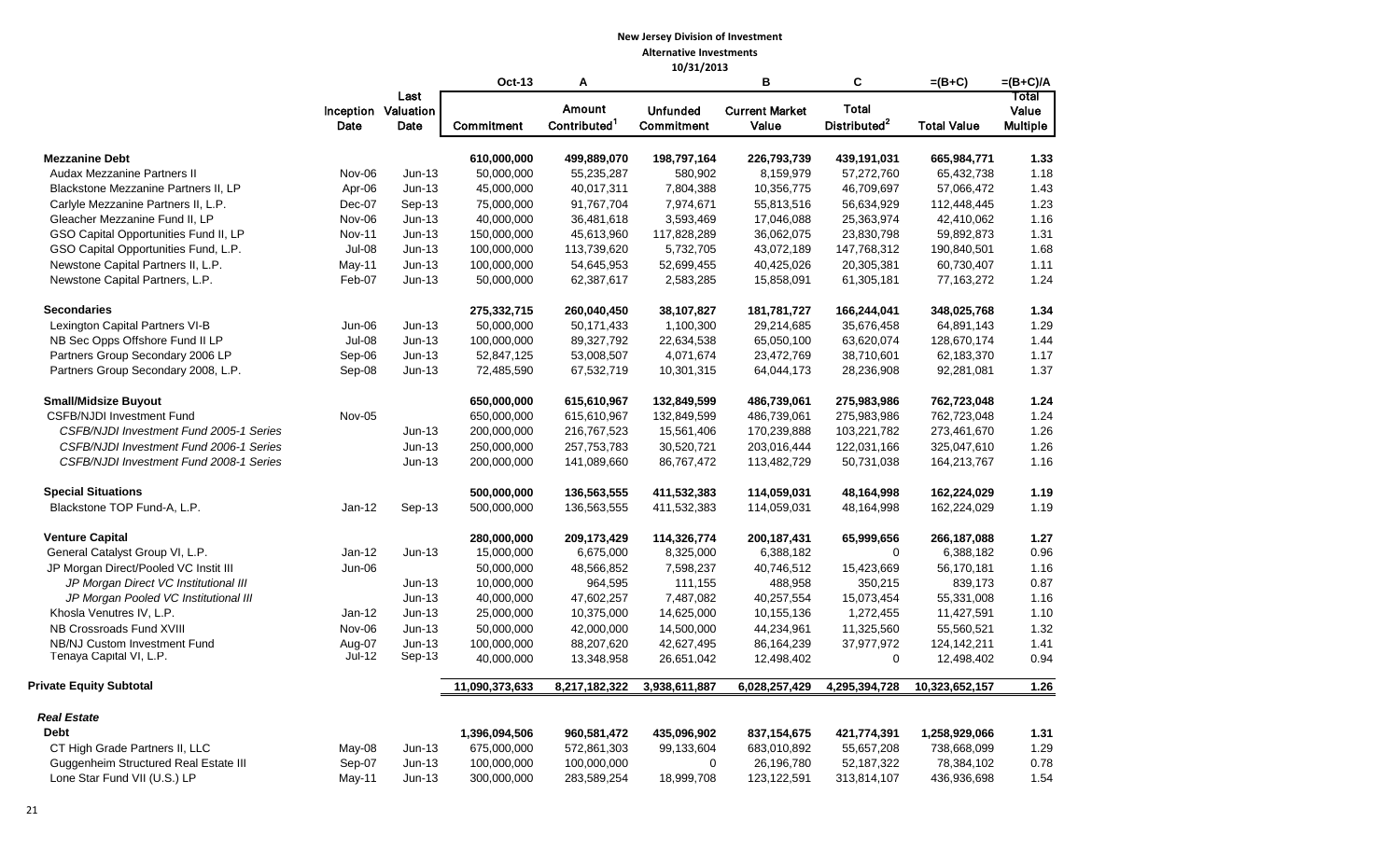#### **New Jersey Division of Investment Alternative Investments**

|                                                                       | 10/31/2013           |                                     |                            |                                    |                               |                                |                                          |                    |                                          |  |
|-----------------------------------------------------------------------|----------------------|-------------------------------------|----------------------------|------------------------------------|-------------------------------|--------------------------------|------------------------------------------|--------------------|------------------------------------------|--|
|                                                                       |                      |                                     | <b>Oct-13</b>              | Α                                  |                               | в                              | C                                        | $=(B+C)$           | $=(B+C)/A$                               |  |
|                                                                       | Date                 | Last<br>Inception Valuation<br>Date | Commitment                 | Amount<br>Contributed <sup>1</sup> | <b>Unfunded</b><br>Commitment | <b>Current Market</b><br>Value | <b>Total</b><br>Distributed <sup>2</sup> | <b>Total Value</b> | <b>Total</b><br>Value<br><b>Multiple</b> |  |
| M&G Real Estate Debt Fund II, LP<br>M&G Real Estate Debt Fund III, LP | $Jul-13$<br>$Jul-13$ | Sep-13<br>Sep-13                    | 120,269,440<br>200,825,065 | 4,128,992<br>1,923                 | 116,140,448<br>200,823,142    | 4,824,412<br>0                 | 115,754<br>$\mathbf 0$                   | 4,940,166<br>0     | 1.20<br>0.00                             |  |
|                                                                       |                      |                                     |                            |                                    |                               |                                |                                          |                    |                                          |  |
| <b>Equity</b>                                                         |                      |                                     | 4,670,127,422              | 2,926,544,061                      | 1,950,451,337                 | 2,345,981,307                  | 881,470,622                              | 3,227,451,929      | 1.10                                     |  |
| AEW Core Property Trust U.S. Inc.                                     | Oct-07               | Sep-13                              | 100,000,000                | 100,000,000                        | $\mathbf 0$                   | 89,992,242                     | 20,806,023                               | 110,798,266        | 1.11                                     |  |
| ARA Asia Dragon Limited                                               | Sep-07               | $Jun-13$                            | 100,000,000                | 92,842,000                         | 7,158,000                     | 67,340,364                     | 63,090,231                               | 130,430,595        | 1.40                                     |  |
| Blackstone Real Estate Partners Asia LP                               | $Jun-13$             | N/A                                 | 500,000,000                | 62,582,685                         | 437,417,315                   | 62,582,685                     | 0                                        | 62,582,685         | 1.00                                     |  |
| <b>Blackstone Real Estate V</b>                                       | Feb-06               | $Jun-13$                            | 75,000,000                 | 78,170,516                         | 3,313,359                     | 85,944,819                     | 38,906,172                               | 124,850,992        | 1.60                                     |  |
| <b>Blackstone Real Estate VI</b>                                      | Feb-07               | $Jun-13$                            | 100,000,000                | 98,222,865                         | 5,632,017                     | 123,482,388                    | 30,390,917                               | 153,873,305        | 1.57                                     |  |
| Blackstone Real Estate Partners VI, Sec                               | <b>Nov-11</b>        | $Jun-13$                            | 43,624,688                 | 39,485,932                         | 4,138,756                     | 53,868,584                     | 10,174,993                               | 64,043,577         | 1.62                                     |  |
| <b>Blackstone Real Estate VII</b>                                     | Dec-11               | $Jun-13$                            | 300,000,000                | 178,170,987                        | 143,823,069                   | 180,684,526                    | 43,660,811                               | 224,345,337        | 1.26                                     |  |
| Capri Urban                                                           | Sep-07               | $Jun-13$                            | 50,000,000                 | 49,475,115                         | 524,885                       | 35,508,092                     | 0                                        | 35,508,092         | 0.72                                     |  |
| Carlyle Realty Partners V LP                                          | Feb-07               | $Jun-13$                            | 100,000,000                | 121,584,207                        | 37,488,966                    | 42,127,308                     | 107,745,831                              | 149,873,139        | 1.23                                     |  |
| <b>CBRE Strategic Partners Europe Fund III</b>                        | May-07               | $Jun-13$                            | 54,715,234                 | 53,981,104                         | 734,130                       | 27,282,329                     | 0                                        | 27,282,329         | 0.51                                     |  |
| CBRE Strategic Partners U.S. Opp V                                    | Nov-07               | Sep-13                              | 75,000,000                 | 69,388,002                         | 7,564,490                     | 59,202,578                     | 9,935,512                                | 69,138,090         | 1.00                                     |  |
| CBRE Strategic Partners US Fund IV                                    | Dec-05               | Sep-13                              | 50,000,000                 | 50,000,000                         | 0                             | 6,891,150                      | $\mathbf 0$                              | 6,891,150          | 0.14                                     |  |
| CIM Fund III, L.P.                                                    | Jul-07               | $Jun-13$                            | 50,000,000                 | 45,377,750                         | 4,622,250                     | 65,331,459                     | 1,812,863                                | 67,144,322         | 1.48                                     |  |
| CIM Urban REIT, LLC                                                   | Jun-06               | $Jun-13$                            | 50,000,000                 | 50,000,000                         | 0                             | 54,435,006                     | 11,578,175                               | 66,013,181         | 1.32                                     |  |
| Exeter - Core Industrial Venture Fund                                 | Apr-12               | $Jun-13$                            | 200,000,000                | 108,281,250                        | 91,718,750                    | 106, 155, 417                  | 5,742,000                                | 111,897,417        | 1.03                                     |  |
| Heitman America Real Estate Trust, L.P.                               | Jan-07               | $Jun-13$                            | 100,000,000                | 100,000,000                        | 0                             | 105,768,211                    | 22,291,578                               | 128,059,789        | 1.28                                     |  |
| L&B Diversified Strategy Partners, LP                                 | Mar-08               | $Jun-13$                            | 34,300,000                 | 31,856,592                         | 2,443,409                     | 14,824,550                     | 20,801,984                               | 35,626,534         | 1.12                                     |  |
| Lone Star Real Estate Fund II (U.S.) LP                               | May-11               | $Jun-13$                            | 100,000,000                | 67,837,944                         | 32,087,056                    | 55,556,583                     | 22,313,035                               | 77,869,619         | 1.15                                     |  |
| Lubert Adler Real Estate Fund VI-B                                    | Feb-11               | $Jun-13$                            | 100,000,000                | 90,000,000                         | 10,664,823                    | 92,578,977                     | 22,000,000                               | 114,578,977        | 1.27                                     |  |
| MacFarlane Urban Real Estate Fund II, LP                              | Nov-06               | $Jun-13$                            | 75,000,000                 | 76,652,840                         | 6,236                         | 14,805,075                     | 1,652,837                                | 16,457,912         | 0.21                                     |  |
| NJDOI/GMAM Core Plus RE Investment                                    | May-08               | $Jun-13$                            | 81,500,000                 | 69,531,563                         | 16,771,283                    | 41,893,796                     | 60,413,249                               | 102,307,045        | 1.47                                     |  |
| NJDOI/GMAM Opp RE Investment Program                                  | May-08               | $Jun-13$                            | 25,000,000                 | 13,845,595                         | 10,427,624                    | 13,013,978                     | 2,798,871                                | 15,812,849         | 1.14                                     |  |
| Northwood Real Estate Co-Invest                                       | Dec-12               | $Jun-13$                            | 75,000,000                 | 10,154,262                         | 64,845,738                    | 9,894,557                      | 0                                        | 9,894,557          | 0.97                                     |  |
| Northwood Real Estate Partners                                        | Dec-12               | $Jun-13$                            | 75,000,000                 | 34,643,207                         | 40,518,071                    | 33,991,880                     | 334,465                                  | 34,326,345         | 0.99                                     |  |
| OZNJ Real Estate Opportunities, LP                                    | Mar-13               | N/A                                 | 100,000,000                | 0                                  | 100,000,000                   | 0                              | 0                                        | 0                  | N/A                                      |  |
| Perella Weinberg Real Estate Fund II LP                               | $Jul-13$             | N/A                                 | 101,895,494                | 3,109,807                          | 98,785,687                    | 3,176,750                      | $\mathbf 0$                              | 3,176,750          | 1.02                                     |  |
| PLA Residential Fund III                                              | Feb-08               | $Jun-13$                            | 50,000,000                 | 50,000,000                         | 0                             | 53,170,900                     | 186,986                                  | 53,357,886         | 1.07                                     |  |
| <b>Prime Property Fund</b>                                            | Aug-07               | $Jun-13$                            | 130,000,000                | 150,000,000                        | 0                             | 86,293,716                     | 60,240,841                               | 146,534,556        | 0.98                                     |  |
| PRISA II                                                              | Jun-07               | Sep-13                              | 60,000,000                 | 100,000,000                        | 0                             | 48,576,728                     | 48,737,663                               | 97,314,391         | 0.97                                     |  |
| PRISA Real Estate Separate Account                                    | Dec-06               | Sep-13                              | 265,000,000                | 300,000,000                        | 0                             | 179,174,230                    | 119,356,528                              | 298,530,758        | 1.00                                     |  |
| Prologis European Properties Fund II                                  | Sep-13               | N/A                                 | 379,092,006                | 0                                  | 379,092,006                   |                                | $\mathbf{0}$                             | $\mathbf{0}$       | N/A                                      |  |
| RE Capital Asia Partners III, L.P.                                    | Aug-12               | Jun-13                              | 80,000,000                 | 25,148,246                         | 60,061,264                    | 27,372,356                     | 7,937,640                                | 35,309,995         | 1.40                                     |  |
| TPG/NJ (RE) Partnership, LP                                           | Feb-13               | N/A                                 | 350,000,000                | 51,000,000                         | 299,000,000                   | 51,000,000                     | 0                                        | 51,000,000         | 1.00                                     |  |
| Tucker Development/Acquisition Fund                                   | Oct-07               | $Jun-13$                            | 50,000,000                 | 48,899,890                         | 1,100,110                     | 46,565,165                     | 0                                        | 46,565,165         | 0.95                                     |  |
| Walton Street Mexico Fund I, LP                                       | Jun-08               | $Jun-13$                            | 25,000,000                 | 19,725,000                         | 5,275,000                     | 17,987,642                     | 0                                        | 17,987,642         | 0.91                                     |  |
| Walton Street Real Estate Fund Sidecar V                              | Dec-06               | $Jun-13$                            | 25,000,000                 | 25,000,000                         | 0                             | 6,947,304                      | 3,260,870                                | 10,208,174         | 0.41                                     |  |
| Walton Street Real Estate Fund V                                      | Jun-06               | $Jun-13$                            | 75,000,000                 | 75,000,000                         | 0                             | 40,878,502                     | 9,395,523                                | 50,274,025         | 0.67                                     |  |
| Walton Street Real Estate Fund VI                                     | Oct-07               | $Jun-13$                            | 75,000,000                 | 66,485,899                         | 8,514,101                     | 67,676,660                     | 13,562,736                               | 81,239,395         | 1.22                                     |  |
|                                                                       |                      |                                     |                            |                                    |                               |                                |                                          |                    |                                          |  |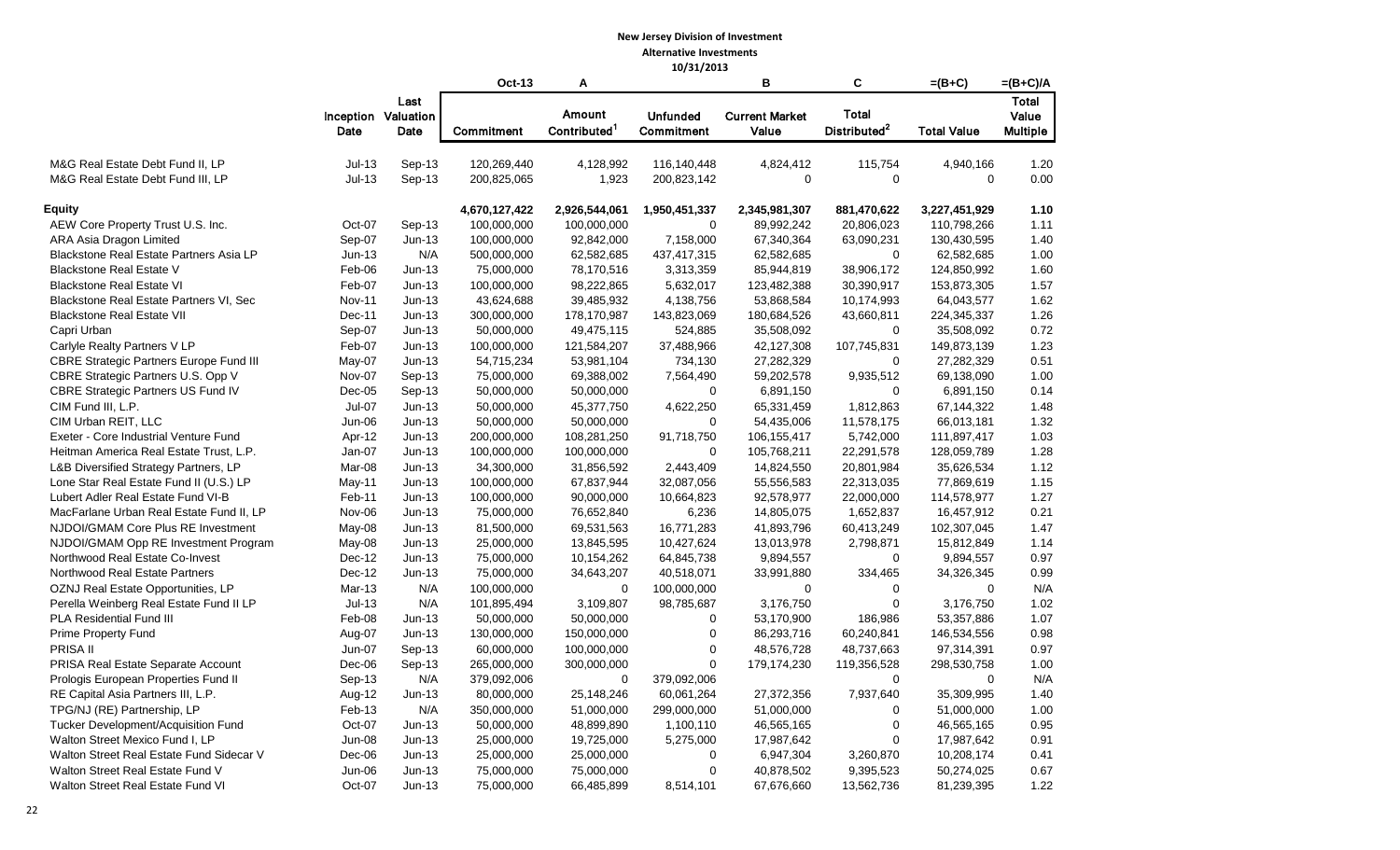#### **New Jersey Division of Investment Alternative Investments 10/31/2013**

|                                         |               |                                     |               |                                           | 10/31/2013                    |                                |                                          |                    |                                   |
|-----------------------------------------|---------------|-------------------------------------|---------------|-------------------------------------------|-------------------------------|--------------------------------|------------------------------------------|--------------------|-----------------------------------|
|                                         |               |                                     | Oct-13        | Α                                         |                               | в                              | C                                        | $=(B+C)$           | $=(B+C)/A$                        |
|                                         | Date          | Last<br>Inception Valuation<br>Date | Commitment    | <b>Amount</b><br>Contributed <sup>1</sup> | <b>Unfunded</b><br>Commitment | <b>Current Market</b><br>Value | <b>Total</b><br>Distributed <sup>2</sup> | <b>Total Value</b> | Total<br>Value<br><b>Multiple</b> |
|                                         |               |                                     |               |                                           |                               |                                |                                          |                    |                                   |
| Warburg Pincus Real Estate Fund I       | Sep-06        | $Jun-13$                            | 100,000,000   | 95,333,333                                | 500,000                       | 78,281,225                     | 53,865,500                               | 132,146,725        | 1.39                              |
| Westbrook Real Estate Fund VIII         | Feb-08        | $Jun-13$                            | 100,000,000   | 110,980,414                               | $\mathbf 0$                   | 88,108,953                     | 46,615,651                               | 134,724,604        | 1.21                              |
| Westbrook VII                           | Jan-07        | $Jun-13$                            | 40,000,000    | 40,000,000                                | $\mathbf 0$                   | 22,175,838                     | 21,503,034                               | 43,678,872         | 1.09                              |
| Wheelock SREF NJ CO-Invest Feeder, LP   | <b>Nov-12</b> | $Jun-13$                            | 50,000,000    | $\mathbf 0$                               | 50,000,000                    | $\Omega$                       | $\Omega$                                 | $\Omega$           | N/A                               |
| Wheelock Street Real Estate Fund, L.P.  | Dec-11        | $Jun-13$                            | 100,000,000   | 73,777,057                                | 26,222,943                    | 85,438,785                     | 358,103                                  | 85,796,888         | 1.16                              |
| <b>Real Estate Subtotal</b>             |               |                                     | 6,066,221,928 | 3,887,125,534                             | 2,385,548,239                 | 3,183,135,982                  | 1,303,245,012                            | 4,486,380,994      | 1.15                              |
| <b>Hedge Fund</b>                       |               |                                     |               |                                           |                               |                                |                                          |                    |                                   |
| <b>Absolute Return</b>                  |               |                                     | 550,000,000   | 550,000,000                               | $\mathbf 0$                   | 567,577,450                    | 0                                        | 567,577,450        | 1.03                              |
| <b>BlueCrest Capital Management LLP</b> | Apr-12        | Sep-13                              | 200,000,000   | 200,000,000                               | 0                             | 202,819,400                    | $\mathbf 0$                              | 202,819,400        | 1.01                              |
| Brevan Howard Fund Limited              | <b>Nov-11</b> | Sep-13                              | 200,000,000   | 200,000,000                               | 0                             | 208,767,200                    | $\mathbf 0$                              | 208,767,200        | 1.04                              |
| MKP Opportunity Partners, L.P.          | Sep-12        | Sep-13                              | 150,000,000   | 150,000,000                               | $\mathbf 0$                   | 155,990,850                    | $\Omega$                                 | 155,990,850        | 1.04                              |
| Credit                                  |               |                                     | 1,350,000,000 | 1,061,197,093                             | 307,797,945                   | 1,275,662,266                  | 20,065,743                               | 1,295,728,009      | 1.22                              |
| Canyon Value Realization Fund           | Jun-07        | Sep-13                              | 75,000,000    | 75,000,000                                | $\Omega$                      | 119,264,850                    | $\mathbf 0$                              | 119,264,850        | 1.59                              |
| Canyon Balanced Fund                    | $Jul-11$      | Sep-13                              | 125,000,000   | 125,000,000                               | $\mathbf 0$                   | 165,205,435                    | 1,070,704                                | 166,276,139        | 1.33                              |
| Claren Road Credit Master Fund, Ltd.    | Jun-12        | Sep-13                              | 150,000,000   | 150,000,000                               | $\mathbf 0$                   | 159,527,250                    | $\mathbf 0$                              | 159,527,250        | 1.06                              |
| GSO Credit Partners - A, L.P.           | Mar-12        | $Sep-13$                            | 400,000,000   | 300,000,000                               | 100,000,000                   | 388,659,300                    | $\mathbf 0$                              | 388,659,300        | 1.30                              |
| GSO Special Situations Fund, L.P.       | Feb-12        | Sep-13                              | 100,000,000   | 100,000,000                               | $\Omega$                      | 127,202,900                    | $\mathbf 0$                              | 127,202,900        | 1.27                              |
| Lazard Rathmore Fund, Ltd.              | Aug-12        | Sep-13                              | 150,000,000   | 100,000,000                               | 50,000,000                    | 111,345,100                    | 0                                        | 111,345,100        | 1.11                              |
| <b>OZNJ Private Opportunities LP</b>    | Mar-13        | $Sep-13$                            | 200,000,000   | 61,197,093                                | 157,797,945                   | 43,163,181                     | 18,995,039                               | 62,158,220         | 1.02                              |
| Regiment Capital Ltd. Fund              | Dec-11        | Sep-13                              | 150,000,000   | 150,000,000                               | $\Omega$                      | 161,294,250                    | $\mathbf 0$                              | 161,294,250        | 1.08                              |
| Distressed                              |               |                                     | 350,000,000   | 450,000,000                               | 0                             | 447,533,457                    | 190,728,965                              | 638,262,422        | 1.42                              |
| Centerbridge Credit Partners            | Oct-07        | Sep-13                              | 200,000,000   | 200,000,000                               | $\mathbf 0$                   | 263,148,686                    | 36,671,083                               | 299,819,769        | 1.50                              |
| King Street Capital                     | Feb-07        | Sep-13                              | 150,000,000   | 150,000,000                               | 0                             | 178,553,481                    | 53,292,916                               | 231,846,397        | 1.55                              |
| Marathon Special Opp Fund, LTD          | $Jul-08$      | Sep-13                              | $\mathbf 0$   | 100,000,000                               | $\mathbf 0$                   | 5,831,291                      | 100,764,966                              | 106,596,257        | 1.07                              |
| <b>Equity Long/ Short</b>               |               |                                     | 1,275,000,000 | 1,050,000,000                             | 375,000,000                   | 1,175,386,957                  | 307,324,411                              | 1,482,711,368      | 1.41                              |
| Archipelago Partners, LP                | Jun-06        | Sep-13                              | 150,000,000   | 150,000,000                               | $\mathbf 0$                   | 235,807,350                    | $\mathbf 0$                              | 235,807,350        | 1.57                              |
| Ascend Partners Fund II, LP             | Jul-07        | $Jan-13$                            | $\Omega$      | 150,000,000                               | $\mathbf 0$                   | 8,280,232                      | 307,324,411                              | 315,604,643        | 2.10                              |
| Bay Pond Partners, L.P.                 | Apr-12        | Sep-13                              | 150,000,000   | 150,000,000                               | $\mathbf 0$                   | 172,310,700                    | 0                                        | 172,310,700        | 1.15                              |
| Cadian Fund, L.P.                       | May-12        | Sep-13                              | 100,000,000   | 100,000,000                               | $\mathbf 0$                   | 99,778,400                     | $\mathbf 0$                              | 99,778,400         | 1.00                              |
| Omega Overseas Partners Ltd. Class-B    | Jan-07        | $Sep-13$                            | 225,000,000   | 125,000,000                               | 100,000,000                   | 195, 185, 875                  | $\pmb{0}$                                | 195,185,875        | 1.56                              |
| Scopia PX, LLC                          | $Jan-13$      | $Sep-13$                            | 150,000,000   | 125,000,000                               | 25,000,000                    | 133,529,250                    | $\mathbf 0$                              | 133,529,250        | 1.07                              |
| ValueAct Capital Partners II, L.P.      | <b>Nov-11</b> | Sep-13                              | 150,000,000   | 150,000,000                               | $\mathbf 0$                   | 212,754,750                    | $\mathbf 0$                              | 212,754,750        | 1.42                              |
| ValueAct Co-Invest International LP     | $Jun-13$      | N/A                                 | 200,000,000   | 0                                         | 200,000,000                   | 0                              | $\mathbf 0$                              | 0                  | N/A                               |
| Visium Balanced Offshore Fund, Ltd      | Aug-12        | $Sep-13$                            | 150,000,000   | 100,000,000                               | 50,000,000                    | 117,740,400                    | $\Omega$                                 | 117,740,400        | 1.18                              |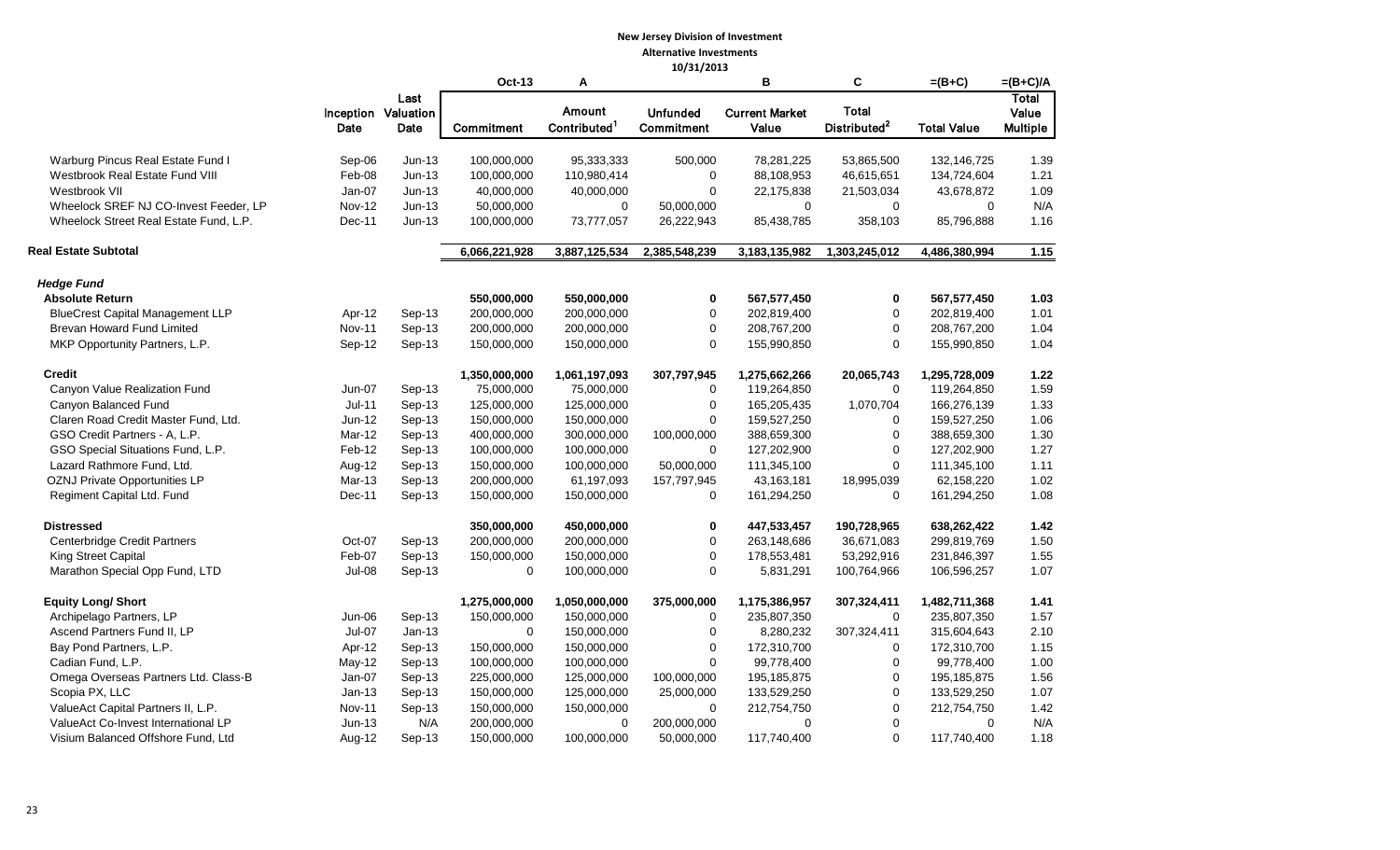# **New Jersey Division of Investment**

**Alternative Investments 10/31/2013**

|                                              |                  |                                            |                   |                                    | 10/31/2013                    |                                |                                          |                    |                                   |
|----------------------------------------------|------------------|--------------------------------------------|-------------------|------------------------------------|-------------------------------|--------------------------------|------------------------------------------|--------------------|-----------------------------------|
|                                              |                  |                                            | <b>Oct-13</b>     | A                                  |                               | В                              | C                                        | $=(B+C)$           | $=(B+C)/A$                        |
|                                              | Date             | Last<br><b>Inception Valuation</b><br>Date | <b>Commitment</b> | Amount<br>Contributed <sup>1</sup> | <b>Unfunded</b><br>Commitment | <b>Current Market</b><br>Value | <b>Total</b><br>Distributed <sup>2</sup> | <b>Total Value</b> | Total<br>Value<br><b>Multiple</b> |
|                                              |                  |                                            |                   |                                    |                               |                                |                                          |                    |                                   |
| <b>Event Driven</b>                          |                  |                                            | 1,200,000,000     | 808,334,829                        | 391,665,171                   | 972,981,575                    | 60,000,000                               | 1,032,981,575      | 1.28                              |
| Cevian Capital II, L.P.                      | Apr-12           | Sep-13                                     | 150,000,000       | 150,000,000                        | 0                             | 172,600,800                    | 0                                        | 172,600,800        | 1.15                              |
| Davidson Kempner Institutional Partners, L.P | Dec-06           | Sep-13                                     | 150,000,000       | 150,000,000                        | 0                             | 213,240,000                    | 0                                        | 213,240,000        | 1.42                              |
| Elliott Associates, L.P.                     | Apr-12           | Sep-13                                     | 200,000,000       | 70,883,000                         | 129,117,000                   | 74,134,970                     | 0                                        | 74,134,970         | 1.05                              |
| JANA Strategic Investment Fund II, LP        | $Jun-13$         | Sep-13                                     | 300,000,000       | 37,451,829                         | 262,548,171                   | 40,386,705                     | $\mathbf 0$                              | 40,386,705         | 1.08                              |
| Pershing Square LP                           | Apr-10           | Sep-13                                     | 200,000,000       | 200,000,000                        | 0                             | 191,744,700                    | 60,000,000                               | 251,744,700        | 1.26                              |
| Third Point Offshore Fund, LTD.              | Apr-11           | Sep-13                                     | 100,000,000       | 100,000,000                        | $\mathbf 0$                   | 131,593,100                    | 0                                        | 131,593,100        | 1.32                              |
| York Capital Management, LP                  | Feb-07           | Sep-13                                     | 100,000,000       | 100,000,000                        | 0                             | 149,281,300                    | $\mathbf 0$                              | 149,281,300        | 1.49                              |
| <b>Fund of Funds</b>                         |                  |                                            | 2,210,000,000     | 2,057,758,928                      | 152,241,072                   | 2,398,421,217                  | 29,590,586                               | 2,428,011,803      | 1.18                              |
| AIMS/NJ Multi-Strategy Portfolio, LLC        | Aug-06           | Aug-13                                     | 550,000,000       | 550,000,000                        | 0                             | 669,853,814                    | 0                                        | 669,853,814        | 1.22                              |
| Arden Garden State NJ Fund LP.               | Jun-06           | Aug-13                                     | 500,000,000       | 500,000,000                        | 0                             | 541,264,411                    | 0                                        | 541,264,411        | 1.08                              |
| Protege Partners, LP                         | Jun-07           | Sep-13                                     | 150,000,000       | 150,000,000                        | 0                             | 170,891,988                    | $\mathbf 0$                              | 170,891,988        | 1.14                              |
| RC Woodley Park, LP                          | Aug-06           | Aug-13                                     | 810,000,000       | 751,258,928                        | 58,741,072                    | 904,420,822                    | 29,590,586                               | 934,011,408        | 1.24                              |
| Reservoir Strategic Partners Fund, LP        | $Jul-11$         | Sep-13                                     | 200,000,000       | 106,500,000                        | 93,500,000                    | 111,990,182                    | 0                                        | 111,990,182        | 1.05                              |
| <b>Global Macro</b>                          |                  |                                            | 300,000,000       | 300,000,000                        | $\mathbf 0$                   | 295,864,400                    | 0                                        | 295,864,400        | 0.99                              |
| Lynx (Bermuda) Ltd.                          | Mar-11           | Sep-13                                     | 100,000,000       | 100,000,000                        | 0                             | 91,561,800                     | 0                                        | 91,561,800         | 0.92                              |
| Winton Futures Fund                          | $Jan-11$         | Sep-13                                     | 200,000,000       | 200,000,000                        | $\mathbf 0$                   | 204,302,600                    | $\mathbf 0$                              | 204,302,600        | 1.02                              |
| <b>Multi-Strategy</b>                        |                  |                                            | 500,000,000       | 551,096,209                        | 105,200,827                   | 413,409,576                    | 270,710,797                              | 684,120,373        | 1.24                              |
| AG Garden Partners, LP                       | Mar-06           | Sep-13                                     | $\mathbf 0$       | 150,000,000                        | 0                             | 9,316,480                      | 152,650,000                              | 161,966,480        | 1.08                              |
| Dyal NJ Investors, L.P.                      | Oct-12           | $Jun-13$                                   | 200,000,000       | 101,096,209                        | 105,200,827                   | 90,896,571                     | 18,060,797                               | 108,957,368        | 1.08                              |
| Farallon Capital Inst. Partners, L.P.        | Jun-07           | Sep-13                                     | 150,000,000       | 150,000,000                        | 0                             | 88,382,400                     | 75,000,000                               | 163,382,400        | 1.09                              |
| OZ Domestic Partners II, Ltd.                | Jun-06           | Sep-13                                     | 150,000,000       | 150,000,000                        | 0                             | 224,814,125                    | 25,000,000                               | 249,814,125        | 1.67                              |
| <b>Hedge Fund Subtotal</b>                   |                  |                                            | 7,735,000,000     | 6,828,387,060                      | 1,331,905,015                 | 7,546,836,898                  | 878,420,502                              | 8,425,257,400      | 1.23                              |
| Real Assets                                  |                  |                                            |                   |                                    |                               |                                |                                          |                    |                                   |
| Blackstone Energy Partners, L.P.             | Mar-12           | Sep-13                                     | 150,000,000       | 58,638,784                         | 97,625,259                    | 54,950,030                     | 34,535,482                               | 89,485,511         | 1.53                              |
| <b>Blackstone Resources Select Fund</b>      | Aug-11           | Sep-13                                     | 250,000,000       | 250,000,000                        | 0                             | 214,973,500                    | 0                                        | 214,973,500        | 0.86                              |
| Blackstone TOP Fund - A, L.P.                | $Jul-12$         | Sep-13                                     | 250,000,000       | 217,261,678                        | 50,828,791                    | 199,446,739                    | 25,423,395                               | 224,870,134        | 1.04                              |
| BX NJ Co-Invest, L.P.                        |                  |                                            | 20,014,142        |                                    | 0                             |                                | 0                                        | 43,831,051         | 2.19                              |
| Gresham Commodity Fund (ETAP)                | Aug-12<br>Feb-08 | Sep-13                                     | 200,000,000       | 20,014,142                         |                               | 43,831,051<br>143,740,600      | 0                                        | 143,740,600        | 0.72                              |
|                                              | Nov-07           | Sep-13                                     |                   | 200,000,000<br>200,000,000         | 0<br>0                        |                                |                                          |                    |                                   |
| Gresham Commodity Fund (TAP)                 |                  | Sep-13                                     | 200,000,000       |                                    |                               | 86,971,875                     | 75,000,000                               | 161,971,875        | 0.81                              |
| GSO Energy Partners - A, L.P.                | Mar-12           | $Jun-13$                                   | 500,000,000       | 167,650,815                        | 335,312,657                   | 178,067,314                    | 4,539,096                                | 182,606,410        | 1.09                              |
| OZNJ Real Asset Opportunities, LP            | Mar-13           | N/A                                        | 50,000,000        | 0                                  | 50,000,000                    | 0                              | 0                                        | 0                  | N/A                               |
| RC Woodley Park, L.P.                        | May-11           | Aug-13                                     | 135,000,000       | 135,000,000                        | 0                             | 49,365,124                     | 89,569,359                               | 138,934,483        | 1.03                              |
| <b>Schroders Commodity Portfolio</b>         | Jan-08           | Oct-13                                     | 500,000,000       | 450,000,000                        | 50,000,000                    | 311,652,750                    | 75,000,000                               | 386,652,750        | 0.86                              |
| Sheridan Production Partners I               | Aug-07           | $Jun-13$                                   | 50,000,000        | 52,250,000                         | 0                             | 41,564,991                     | 35,750,000                               | 77,314,991         | 1.48                              |
| Sheridan Production Partners II-B, L.P       | <b>Nov-10</b>    | $Jun-13$                                   | 100,000,000       | 91,750,000                         | 8,250,000                     | 80,792,022                     | 4,000,000                                | 84,792,022         | 0.92                              |
| Tenaska Power Fund II, L.P.                  | Sep-08           | $Jun-13$                                   | 100,000,000       | 67,161,159                         | 37,034,274                    | 41,135,389                     | 23,313,856                               | 64,449,245         | 0.96                              |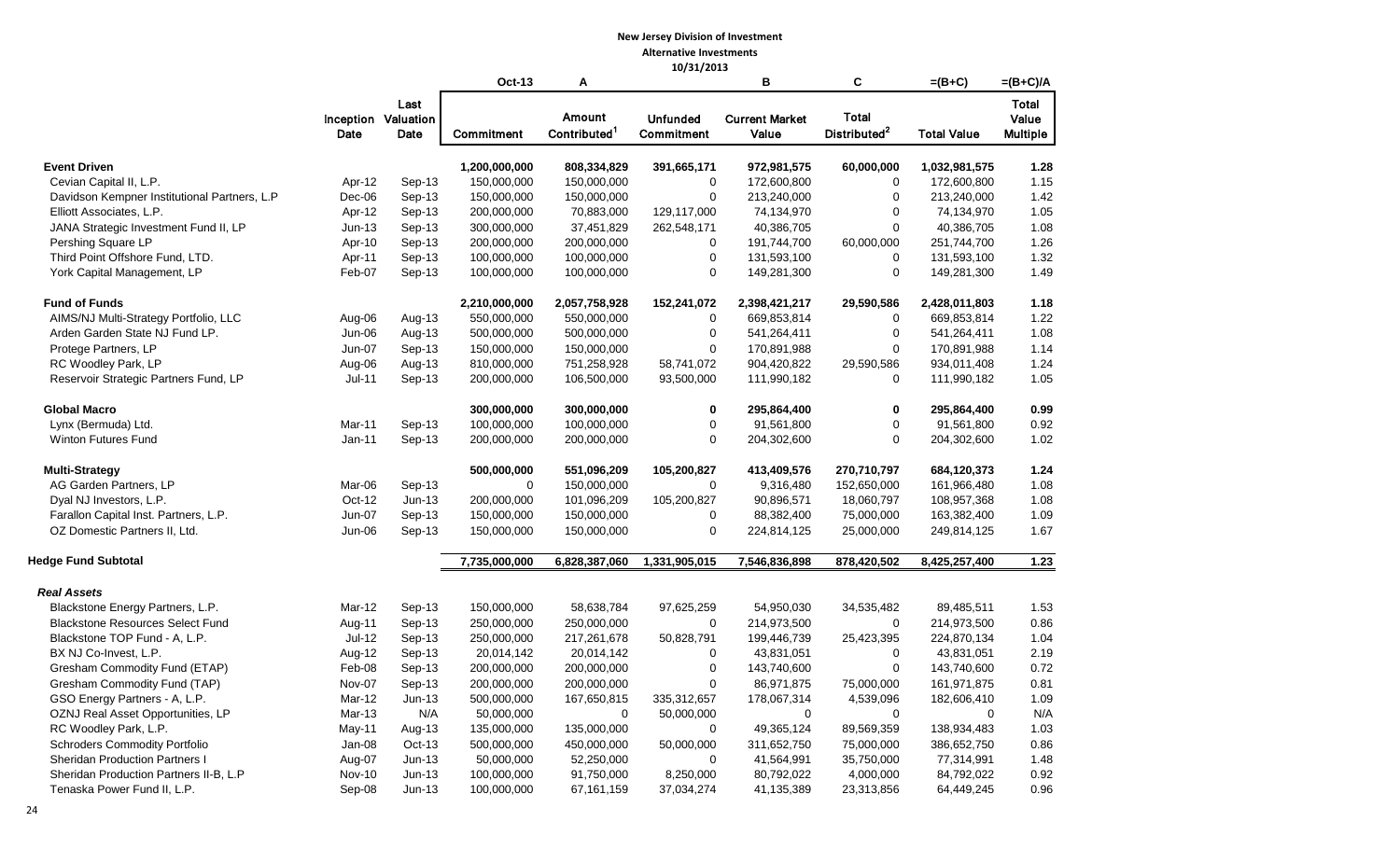|                             | <b>New Jersey Division of Investment</b><br><b>Alternative Investments</b><br>10/31/2013 |                |                                    |                                      |                                |                                          |                    |                                          |  |  |
|-----------------------------|------------------------------------------------------------------------------------------|----------------|------------------------------------|--------------------------------------|--------------------------------|------------------------------------------|--------------------|------------------------------------------|--|--|
|                             |                                                                                          | <b>Oct-13</b>  | А                                  |                                      | в                              | C                                        | $=(B+C)$           | $=(B+C)/A$                               |  |  |
| Inception<br>Date           | Last<br>Valuation<br>Date                                                                | Commitment     | Amount<br>Contributed <sup>1</sup> | <b>Unfunded</b><br><b>Commitment</b> | <b>Current Market</b><br>Value | <b>Total</b><br>Distributed <sup>2</sup> | <b>Total Value</b> | <b>Total</b><br>Value<br><b>Multiple</b> |  |  |
| <b>Real Assets Subtotal</b> |                                                                                          | 2,505,014,142  | 909,726,578. ا                     | 629,050,981                          | 1,446,491,384                  | 367,131,188                              | 1,813,622,572      | 0.95                                     |  |  |
| Grand Total                 |                                                                                          | 27,396,609,702 | 20,842,421,494                     | 8,285,116,122                        | 18,204,721,694                 | 6,844,191,429                            | 25,048,913,123     | 1.20                                     |  |  |

1. Amount Contributed does not include adjustment for portion of total distributions that are recallable. Contributions does include return of unused funded capital.

2. Total Distributed includes recallable portion of proceeds.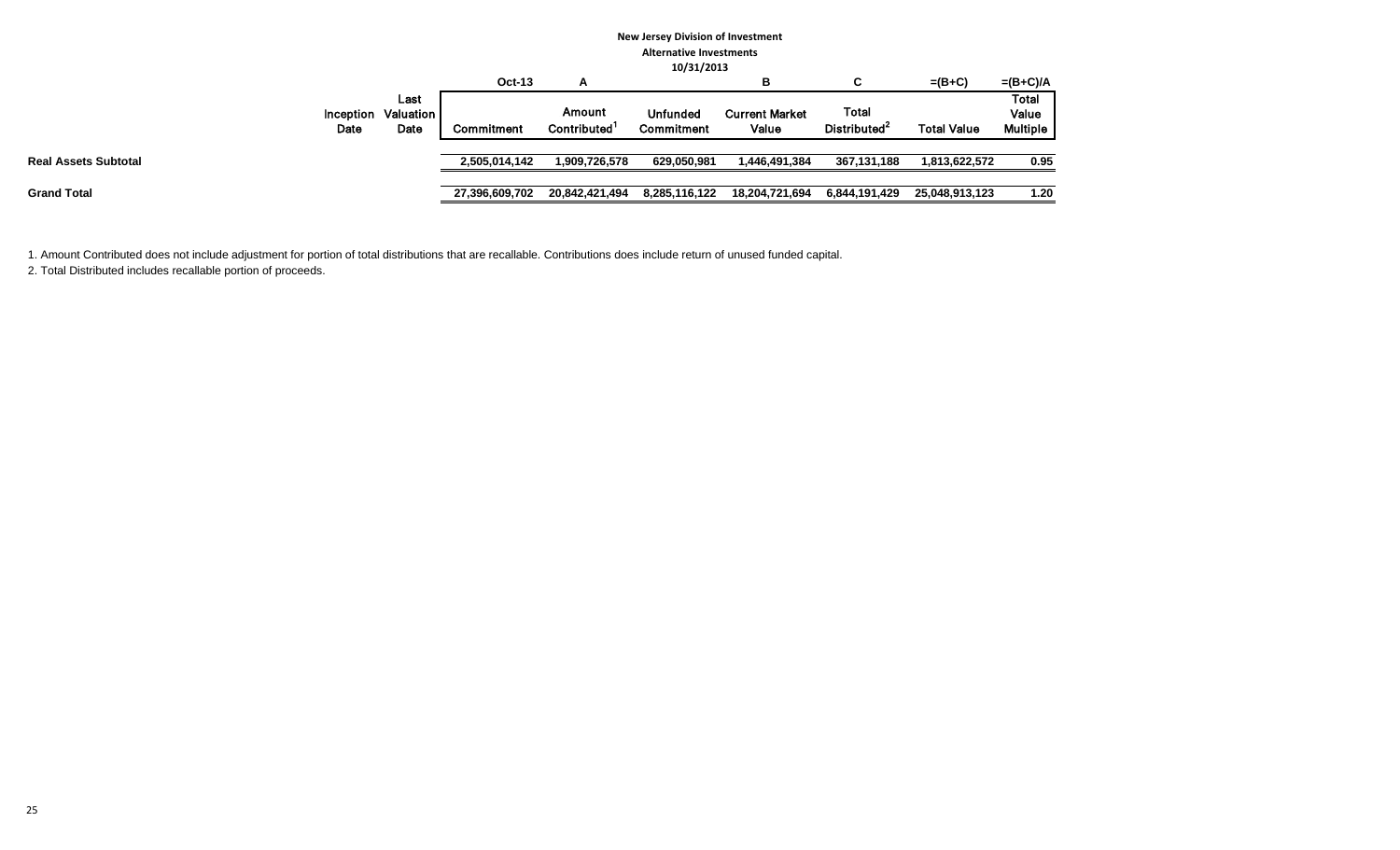#### **New Jersey Division of Investment Global Diversified Credit 10/31/13**

#### **Global Diversified Credit as of October 31, 2013**

Presents underlying fund level information including the Portfolio's original commitments, funded amounts to date, remaining commitments and the distributions to date.

|                                             |                   |                           | <b>Oct-13</b> | A                            |                        | в                              | С                                        | $=(B+C)$           | $=(B+C)/A$                        |
|---------------------------------------------|-------------------|---------------------------|---------------|------------------------------|------------------------|--------------------------------|------------------------------------------|--------------------|-----------------------------------|
|                                             | Inception<br>Date | Last<br>Valuation<br>Date | Commitment    | <b>Amount</b><br>Contributed | Unfunded<br>Commitment | <b>Current Market</b><br>Value | <b>Total</b><br>Distributed <sup>2</sup> | <b>Total Value</b> | τοται<br>Value<br><b>Multiple</b> |
|                                             |                   |                           |               |                              |                        |                                |                                          |                    |                                   |
| <b>BlackRock Credit Investors</b>           | Oct-07            | Sep-13                    | 400,000,000   | 400,000,000                  | 162,821,906            | 49,930,016                     | 325.643.813                              | 375,573,829        | 0.94                              |
| <b>BlackRock Credit Investors Co-Invest</b> | $Oct-09$          | Sep-13                    | 144,000,000   | 144,000,000                  | 120,798,550            | 14,199,633                     | 242,255,599                              | 256,455,232        | 1.78                              |
| Cerberus NJ Credit Opportunities Fund, L.P. | Apr-12            | Sep-13                    | 300,000,000   | 250,621,891                  | 49,378,109             | 243,616,443                    | 34,825,871                               | 278,442,313        | 1.11                              |
| Golden Tree Opportunities LP-Class D        | Sep-07            | Sep-13                    | 250,000,000   | 249,500,000                  | 500,000                | 406,997,852                    | 4,676,086                                | 411,673,938        | 1.65                              |
| Knight/TPG NPL - C, L.P.                    | Mar-12            | $Jun-13$                  | 100,000,000   | 78,556,376                   | 34,617,326             | 74,774,045                     | 13,173,702                               | 87,947,747         | 1.12                              |
| Och Ziff Capital                            | Apr-10            | Sep-13                    | 500,000,000   | 500,000,000                  | 0                      | 839,201,000                    | 0                                        | 839,201,000        | 1.68                              |
| OZSC II, LP                                 | Mar-13            | Sep-13                    | 250,000,000   | 185,343,600                  | 64,656,400             | 192,370,902                    | 0                                        | 192,370,902        | 1.04                              |
| <b>TAC 2007, LP</b>                         | Oct-07            | $Jun-13$                  | 128,530,670   | 104,755,112                  | 23,775,558             | 1,128,482                      | 69,328,471                               | 70,456,953         | 0.67                              |
| TPG Specialty Lending, Inc.                 | May-11            | $Jun-13$                  | 200,000,000   | 72,734,383                   | 127,265,617            | 77,539,349                     | 22,555,547                               | 100,094,896        | 1.38                              |
| Total                                       |                   |                           | 2,272,530,670 | 1,985,511,361                | 583.813.467            | 1,899,757,723                  | 712,459,088                              | 2,612,216,811      | 1.32                              |

1. Amount Contributed does not include adjustment for portion of total distributions that are recallable. Contributions does include return of unused funded capital.

2. Total distributed include recallable portion of proceeds.